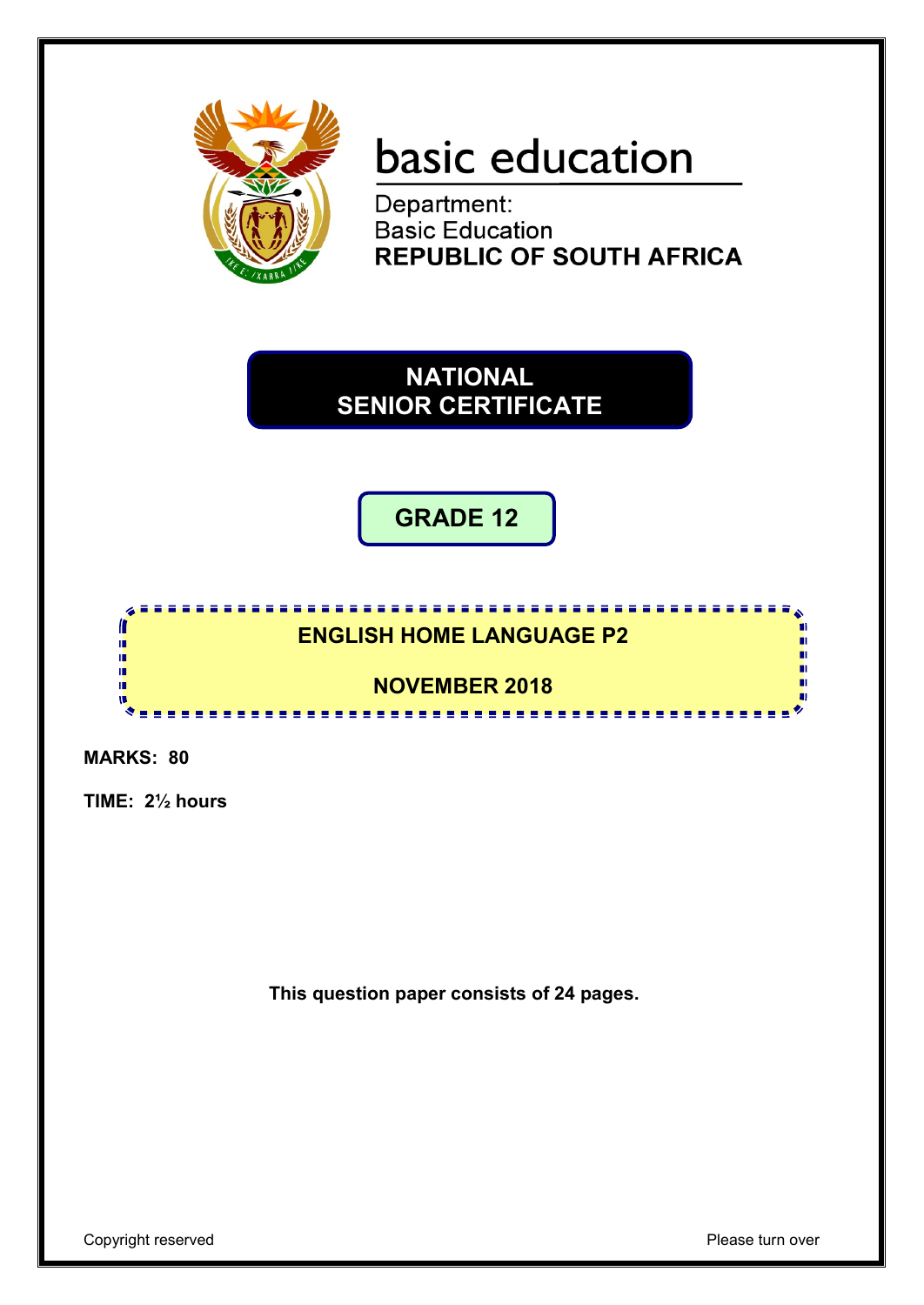#### **INSTRUCTIONS AND INFORMATION**

- 1. Read these instructions carefully before you begin to answer the questions.
- 2. Do not attempt to read the entire question paper. Consult the table of contents on page 4 and mark the numbers of the questions set on texts you have studied this year. Thereafter, read these questions and choose the ones you wish to answer.
- 3. This question paper consists of THREE sections: SECTION A: Poetry (30) SECTION B: Novel (25) SECTION C: Drama (25)
- 4. Answer FIVE questions in all: THREE in SECTION A, ONE in SECTION B and ONE in SECTION C as follows:

SECTION A: POETRY PRESCRIBED POETRY – Answer TWO questions. UNSEEN POEM – COMPULSORY question

SECTION B: NOVEL Answer ONE question.

SECTION C: DRAMA Answer ONE question.

- 5. CHOICE OF ANSWERS FOR SECTIONS B (NOVEL) AND C (DRAMA):
	- Answer questions ONLY on the novel and the drama you have studied.
	- Answer ONE ESSAY QUESTION and ONE CONTEXTUAL QUESTION. If you answer the essay question in SECTION B, you must answer the contextual question in SECTION C. If you answer the contextual question in SECTION B, you must answer the essay question in SECTION C. Use the checklist to assist you.
- 6. LENGTH OF ANSWERS:
	- The essay question on Poetry should be answered in about 250–300 words.
	- Essay questions on the Novel and Drama sections should be answered in 400–450 words.
	- The length of answers to contextual questions should be determined by the mark allocation. Candidates should aim for conciseness and relevance.
- 7. Follow the instructions at the beginning of each section carefully.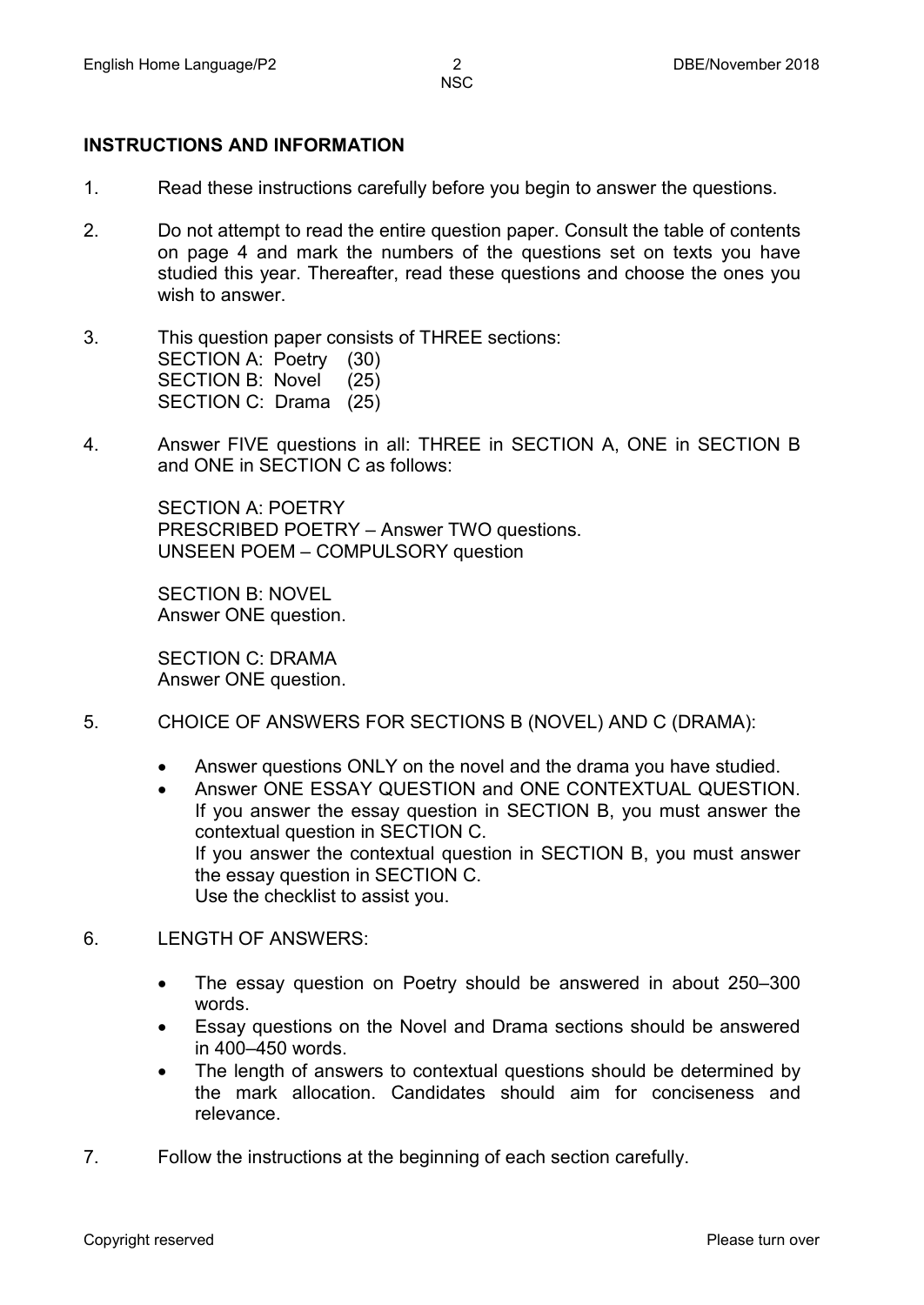- 8. Number your answers correctly according to the numbering system used in this question paper.
- 9. Start EACH section on a NEW page.
- 10. Suggested time management:

SECTION A: approximately 40 minutes SECTION B: approximately 55 minutes SECTION C: approximately 55 minutes

11. Write neatly and legibly.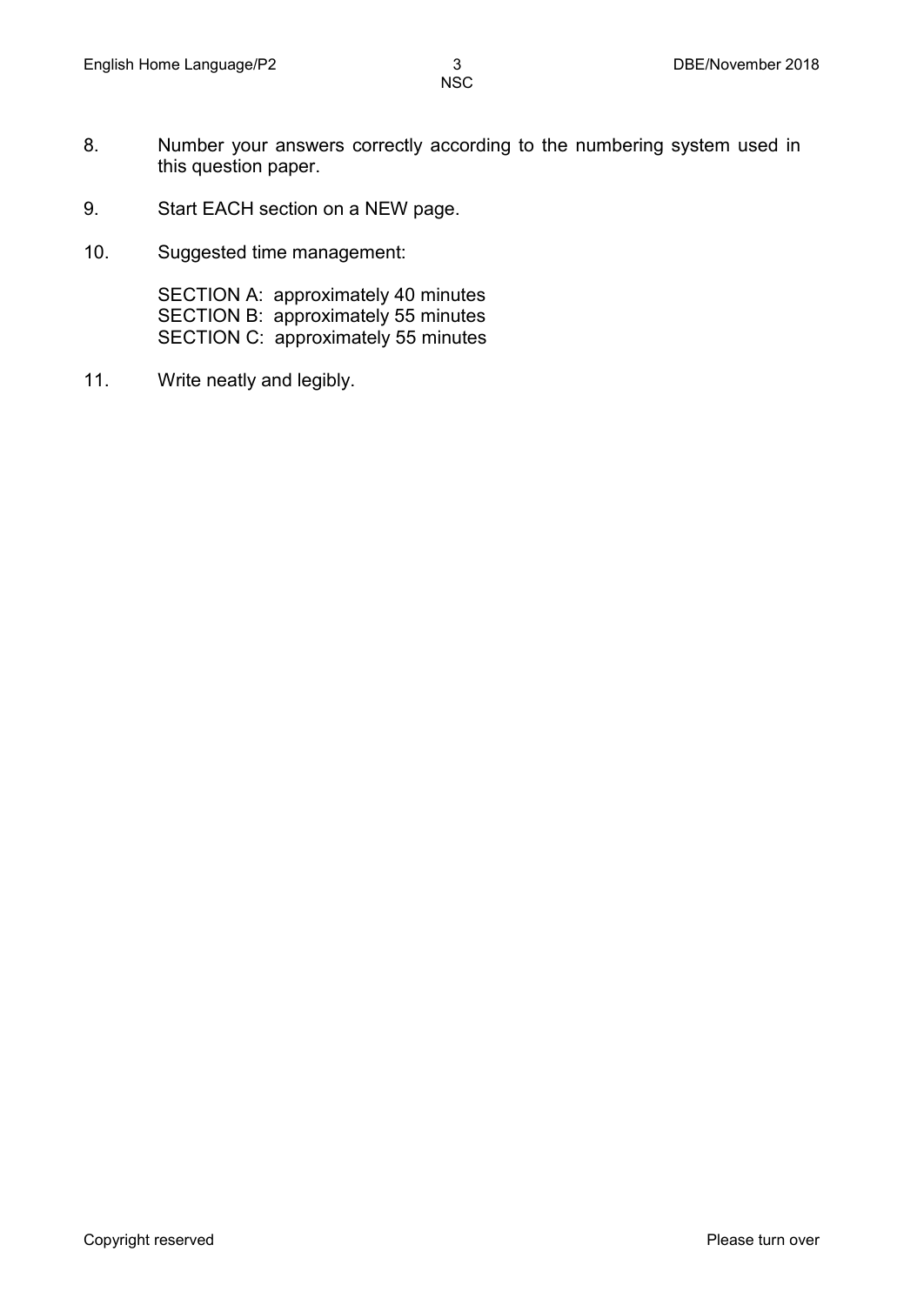### **TABLE OF CONTENTS**

| <b>SECTION A: POETRY</b>                                   |                     |              |                 |
|------------------------------------------------------------|---------------------|--------------|-----------------|
| Prescribed Poetry: Answer ANY TWO questions.               |                     |              |                 |
| <b>QUESTION NO.</b>                                        | <b>QUESTION</b>     | <b>MARKS</b> | <b>PAGE NO.</b> |
| 'First Day after the War'<br>1 <sub>1</sub>                | Essay question      | 10           | 6               |
|                                                            |                     |              |                 |
| 'Remember'<br>2.                                           | Contextual question | 10           | $\overline{7}$  |
|                                                            |                     |              |                 |
| 'somewhere i have never<br>3.<br>travelled, gladly beyond' | Contextual question | 10           | 8               |
|                                                            |                     |              |                 |
| 4. 'An African Elegy'                                      | Contextual question | 10           | 9               |
|                                                            |                     |              |                 |
|                                                            | <b>AND</b>          |              |                 |
|                                                            |                     |              |                 |
| <b>Unseen Poem: COMPULSORY question</b><br>5. 'Autumn'     | Contextual question | 10           | 10              |
|                                                            |                     |              |                 |
| <b>SECTION B: NOVEL</b>                                    |                     |              |                 |
|                                                            |                     |              |                 |
| Answer ONE question.*                                      |                     |              |                 |
| The Picture of Dorian Gray<br>6.                           | Essay question      | 25           | 11              |
|                                                            |                     |              |                 |
| The Picture of Dorian Gray<br>7.                           | Contextual question | 25           | 11              |
|                                                            |                     |              |                 |
| 8. Life of Pi                                              | Essay question      | 25           | 13              |
| 9. Life of Pi                                              |                     | 25           | 13              |
|                                                            | Contextual question |              |                 |
| <b>SECTION C: DRAMA</b>                                    |                     |              |                 |
|                                                            |                     |              |                 |
| Answer ONE question.*                                      |                     |              |                 |
| 10. Hamlet                                                 | Essay question      | 25           | 15              |
|                                                            |                     |              |                 |
| 11. Hamlet                                                 | Contextual question | 25           | 15              |
|                                                            |                     |              |                 |
| 12. Othello                                                | Essay question      | 25           | 19              |
| 13. Othello                                                |                     |              |                 |
|                                                            | Contextual question | 25           | 19              |
| 14. The Crucible                                           | Essay question      | 25           | 22              |
|                                                            |                     |              |                 |
| 15. The Crucible                                           | Contextual question | 25           | 22              |
|                                                            |                     |              |                 |

**NOTE:** In SECTIONS B and C, answer ONE ESSAY and ONE CONTEXTUAL question. You may NOT answer TWO essay questions or TWO contextual questions.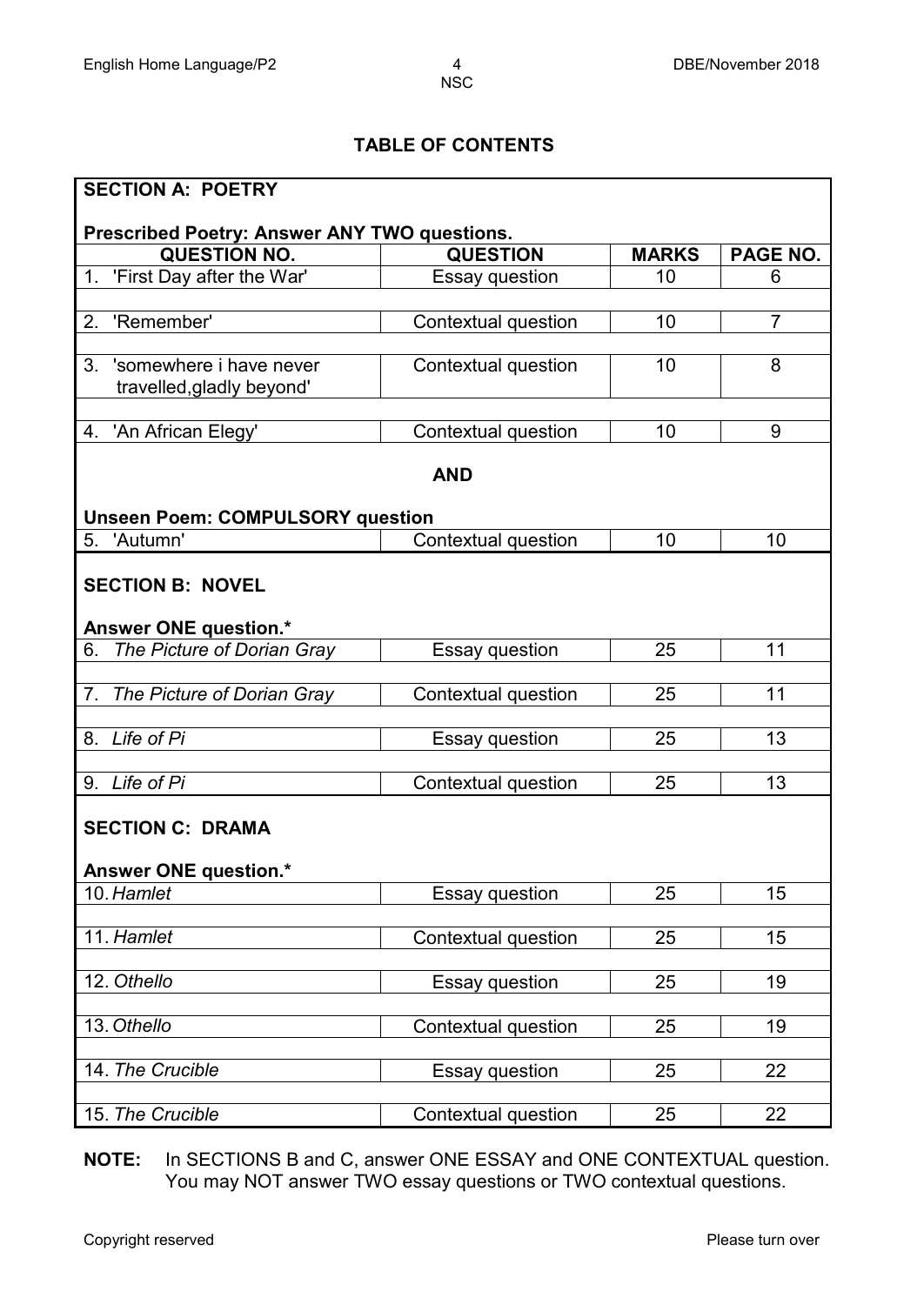#### **CHECKLIST**

Use this checklist to ensure that you have answered the correct number of questions.

| <b>SECTION</b>        | <b>QUESTION</b><br><b>NUMBERS</b> | NO. OF<br><b>QUESTIONS</b><br><b>ANSWERED</b> | <b>TICK</b><br>(√ |
|-----------------------|-----------------------------------|-----------------------------------------------|-------------------|
| A: Poetry             |                                   |                                               |                   |
| (Prescribed Poetry)   | $1 - 4$                           | 2                                             |                   |
| A: Poetry             |                                   |                                               |                   |
| (Unseen Poem)         | 5                                 |                                               |                   |
| <b>B:</b> Novel       |                                   |                                               |                   |
| (Essay OR Contextual) | $6 - 9$                           |                                               |                   |
| C: Drama              |                                   |                                               |                   |
| (Essay OR Contextual) | $10 - 15$                         |                                               |                   |

**NOTE:** In SECTIONS B and C, ensure that you have answered ONE ESSAY and ONE CONTEXTUAL question.

You may NOT answer TWO essay questions or TWO contextual questions.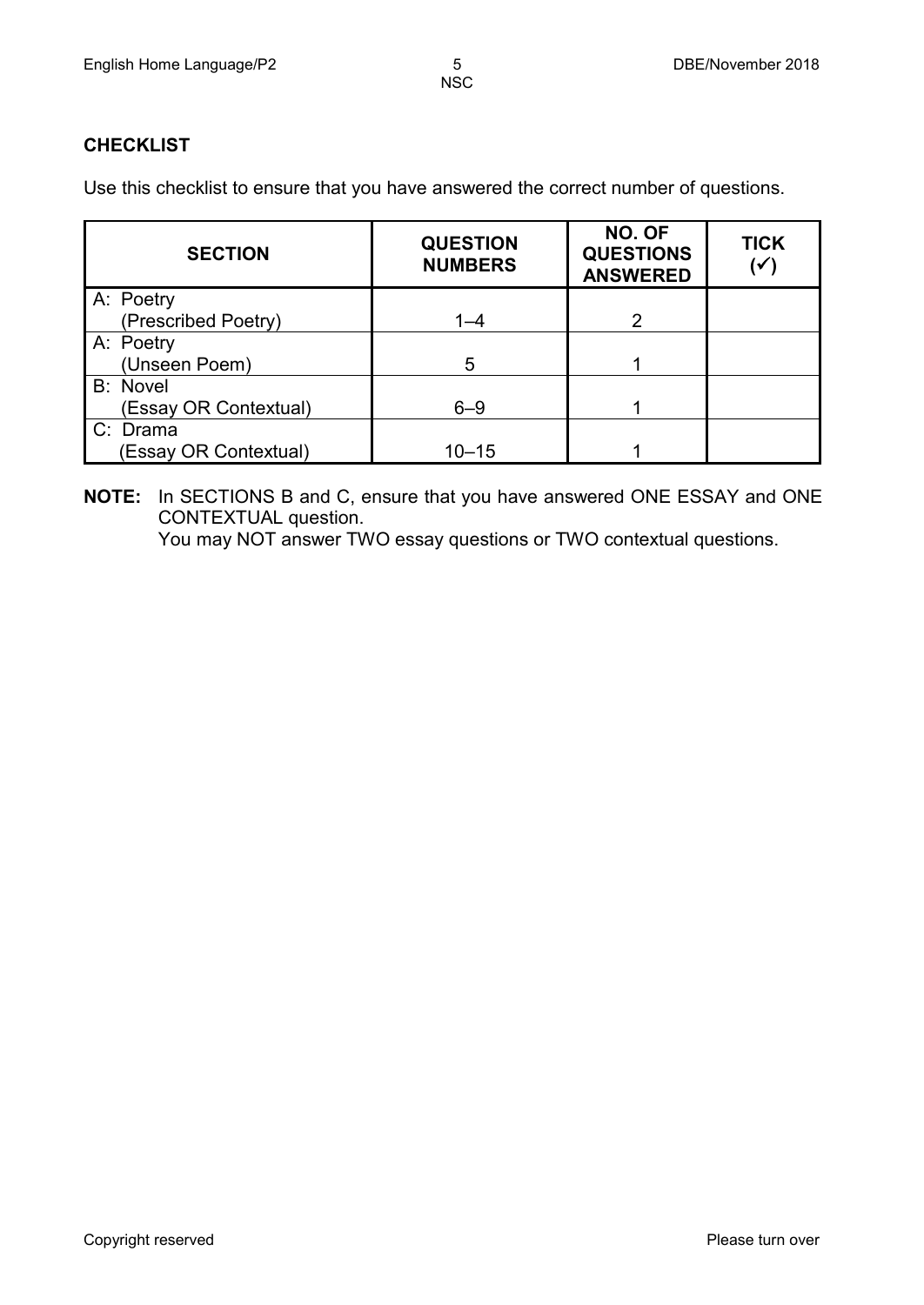#### **SECTION A: POETRY**

#### **PRESCRIBED POETRY**

Answer any TWO of the following questions.

#### **QUESTION 1: POETRY – ESSAY QUESTION**

Read the poem below and then answer the question that follows.

#### **FIRST DAY AFTER THE WAR – Mazisi Kunene**

- 1 We heard the songs of a wedding party.
- 2 We saw a soft light
- 3 Coiling round the young blades of grass
- 4 At first we hesitated, then we saw her footprints,
- 5 Her face emerged, then her eyes of freedom!
- 6 She woke us up with a smile saying,
- 7 'What day is this that comes suddenly?'
- 8 We said, 'It is the first day after the war'.
- $\mathbf{Q}$ Then without waiting we ran to the open space
- 10 Ululating to the mountains and the pathways
- 11 Calling people from all the circles of the earth.
- 12 We shook up the old man demanding a festival
- 13 We asked for all the first fruits of the season.
- 14 We held hands with a stranger
- 15 We shouted across the waterfalls
- 16 People came from all lands
- 17 It was the first day of peace.
- 18 We saw our Ancestors travelling tall on the horizon.

In 'First Day after the War', the speaker focuses on the celebration of new beginnings.

With close reference to **diction**, **imagery** and **tone**, critically discuss the validity of this statement.

Your response should take the form of a well-constructed essay of 250–300 words (about ONE page). **[10]**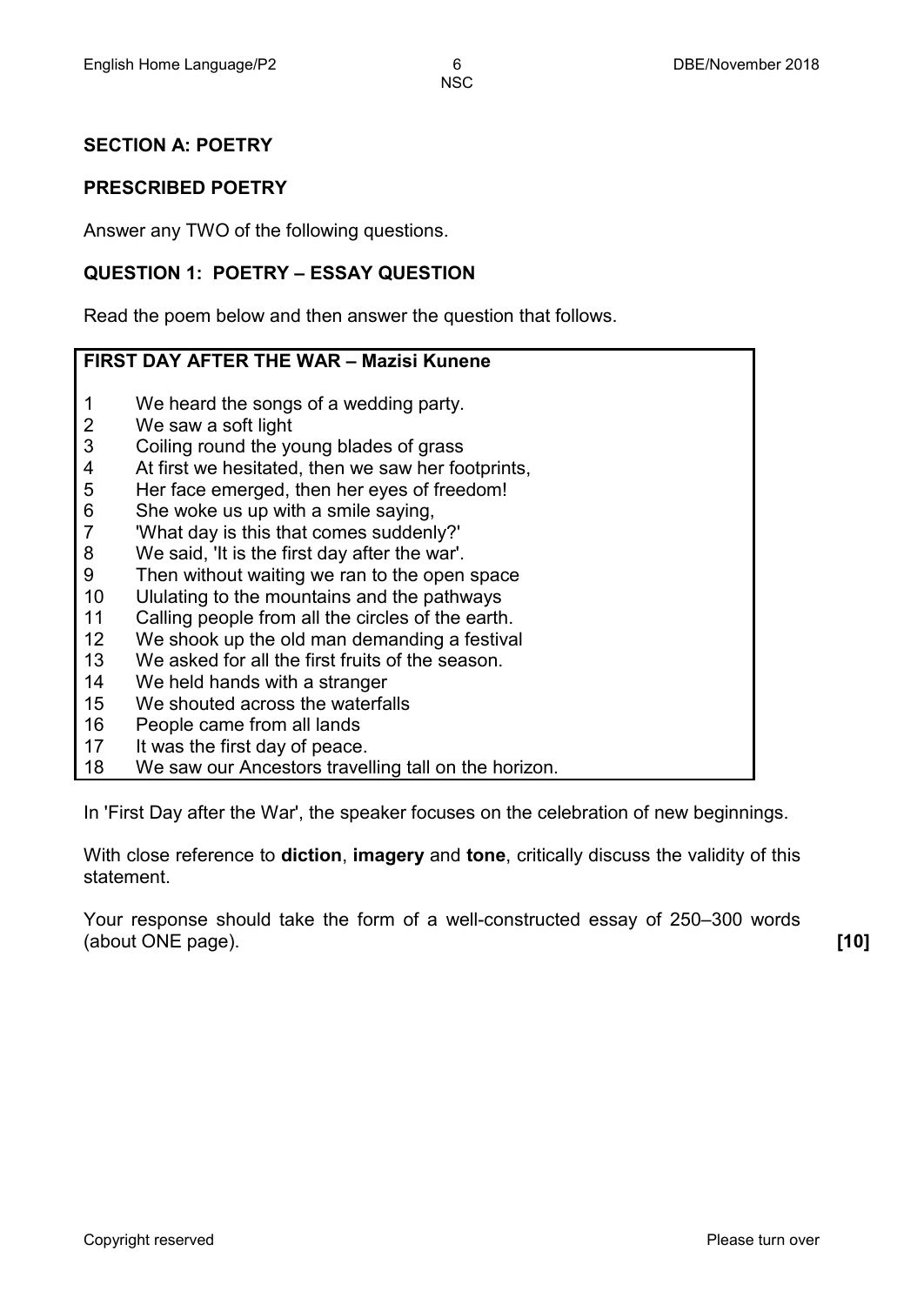#### **QUESTION 2: POETRY – CONTEXTUAL QUESTION**

Read the poem below and then answer the questions that follow.

|                | <b>REMEMBER - Christina Rossetti</b>                                    |                   |
|----------------|-------------------------------------------------------------------------|-------------------|
|                |                                                                         |                   |
| 1              | Remember me when I am gone away,                                        |                   |
| 2              | Gone far away into the silent land;                                     |                   |
| 3              | When you can no more hold me by the hand,                               |                   |
| 4              | Nor I half turn to go yet turning stay.                                 |                   |
| 5              | Remember me when no more day by day                                     |                   |
| 6              | You tell me of our future that you plann'd:                             |                   |
| $\overline{7}$ | Only remember me; you understand                                        |                   |
| 8              | It will be late to counsel then or pray.                                |                   |
| 9              | Yet if you should forget me for a while                                 |                   |
| 10             | And afterwards remember, do not grieve:                                 |                   |
| 11             | For if the darkness and corruption leave                                |                   |
| 12             | A vestige of the thoughts that once I had,                              |                   |
| 13             | Better by far you should forget and smile                               |                   |
| 14             | Than that you should remember and be sad.                               |                   |
|                |                                                                         |                   |
| 2.1            | Account for the repetition of the word, 'remember' throughout the poem. | $\left( 2\right)$ |
|                |                                                                         |                   |

2.2 Refer to lines 5–8: 'Remember me when … then or pray.'

Explain what these lines suggest about the speaker's relationship with her loved one. (2)

- 2.3 Comment on the significance of the reference to 'the darkness and corruption' (line 11) in the context of the poem.  $(3)$
- 2.4 Refer to lines 13–14: 'Better by far … and be sad.'

Critically comment on how the speaker's tone in these lines reinforces the central idea of the poem. (3)

**[10]**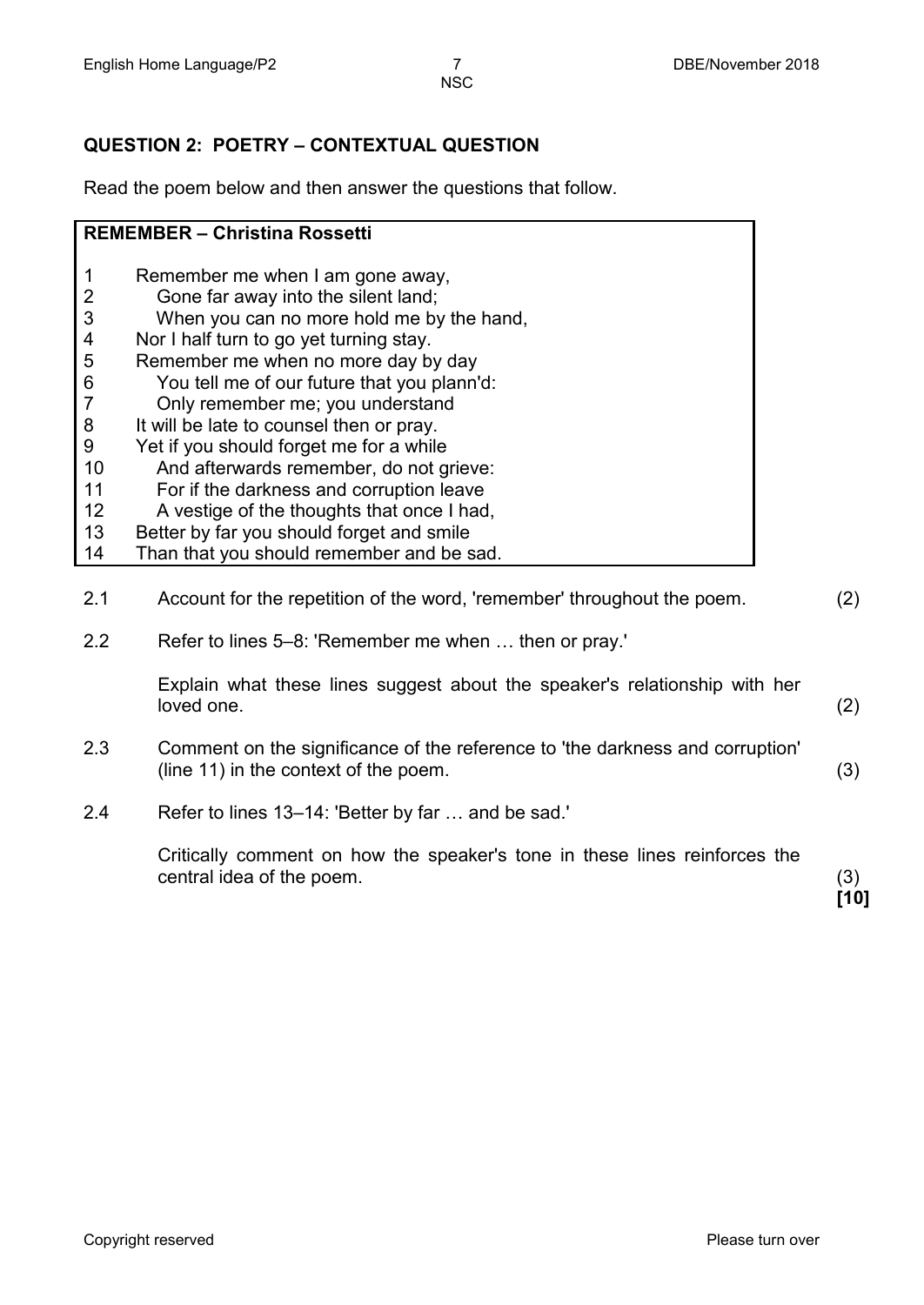#### **QUESTION 3: POETRY – CONTEXTUAL QUESTION**

Read the poem below and then answer the questions that follow.

|                | somewhere i have never travelled, gladly beyond - ee cummings |
|----------------|---------------------------------------------------------------|
| 1              | somewhere i have never travelled, gladly beyond               |
| $\overline{2}$ | any experience, your eyes have their silence:                 |
| 3              | in your most frail gesture are things which enclose me,       |
| $\overline{4}$ | or which i cannot touch because they are too near             |
| 5              | your slightest look easily will unclose me                    |
| 6              | though i have closed myself as fingers,                       |
| $\overline{7}$ | you open always petal by petal myself as Spring opens         |
| 8              | (touching skilfully, mysteriously) her first rose             |
| 9              | or if your wish be to close me, i and                         |
| 10             | my life will shut very beautifully, suddenly,                 |
| 11             | as when the heart of this flower imagines                     |
| 12             | the snow carefully everywhere descending;                     |
| 13             | nothing which we are to perceive in this world equals         |
| 14             | the power of your intense fragility: whose texture            |
| 15             | compels me with the colour of its countries,                  |
| 16             | rendering death and forever with each breathing               |
| 17             | (i do not know what it is about you that closes               |
| 18             | and opens; only something in me understands                   |
| 19             | the voice of your eyes is deeper than all roses)              |
| 20             | nobody, not even the rain, has such small hands               |

3.1 Refer to lines 1–2: 'somewhere i have never travelled,gladly beyond/any experience'.

What impression of the speaker is created by the use of 'gladly' (line 1)? (2) 3.2 'Spring' (line 7) is the only word that is capitalised in the poem. Explain the effect of this capitalisation in context. (2) 3.3 Refer to line 4: 'or which i cannot touch because they are too near'. Discuss the significance of the paradox in this line. (3)

3.4 Refer to lines 17–19: '(i do not … than all roses)'.

Critically comment on how the speaker's tone in these lines reinforces the central idea of the poem. (3)

**[10]**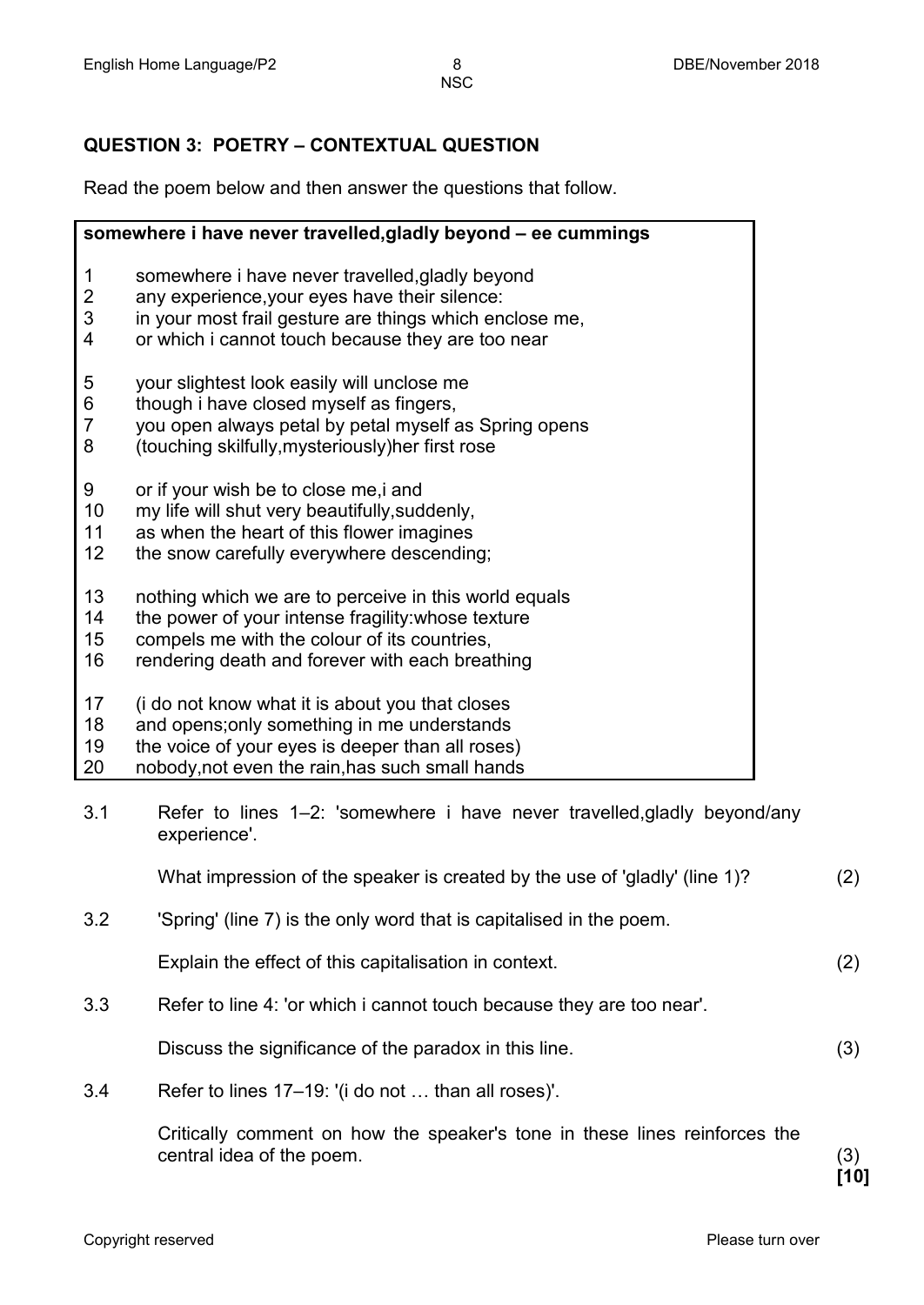#### **QUESTION 4: POETRY – CONTEXTUAL QUESTION**

Read the poem below and then answer the questions that follow.

|                                     | <b>INCAY THE POCHT DEIGHT AND THEIR AND MET THE GACONOHS THAT IOHOW.</b>                                                                                                                                    |             |
|-------------------------------------|-------------------------------------------------------------------------------------------------------------------------------------------------------------------------------------------------------------|-------------|
|                                     | AN AFRICAN ELEGY - Ben Okri                                                                                                                                                                                 |             |
| 1<br>2<br>3<br>4<br>5               | We are the miracles that God made<br>To taste the bitter fruit of Time.<br>We are precious.<br>And one day our suffering<br>Will turn into the wonders of the earth.                                        |             |
| 6<br>$\overline{7}$<br>8<br>9<br>10 | There are things that burn me now<br>Which turn golden when I am happy.<br>Do you see the mystery of our pain?<br>That we bear poverty<br>And are able to sing and dream sweet things                       |             |
| 11<br>12<br>13<br>14<br>15          | And that we never curse the air when it is warm<br>Or the fruit when it tastes so good<br>Or the lights that bounce gently on the waters?<br>We bless things even in our pain.<br>We bless them in silence. |             |
| 16<br>17<br>18<br>19<br>20          | That is why our music is so sweet.<br>It makes the air remember.<br>There are secret miracles at work<br>That only Time will bring forth.<br>I too have heard the dead singing.                             |             |
| 21<br>22<br>23<br>24<br>25          | And they tell me that<br>This life is good<br>They tell me to live it gently<br>With fire, and always with hope.<br>There is wonder here                                                                    |             |
| 26<br>27<br>28<br>29<br>30          | And there is surprise<br>In everything the unseen moves.<br>The ocean is full of songs.<br>The sky is not an enemy.<br>Destiny is our friend.                                                               |             |
| 4.1                                 | Refer to line 8: 'Do you see the mystery of our pain?'                                                                                                                                                      |             |
|                                     | Suggest a reason for the inclusion of the rhetorical question.                                                                                                                                              | (2)         |
| 4.2                                 | Refer to line 9: 'That we bear poverty'.                                                                                                                                                                    |             |
|                                     | Explain what the word, 'bear' implies about the local people.                                                                                                                                               | (2)         |
| 4.3                                 | Refer to lines 16–17: 'That is why  the air remember.'                                                                                                                                                      |             |
|                                     | Comment on the significance of the music's being 'so sweet' that it 'makes the<br>air remember'.                                                                                                            | (3)         |
| 4.4                                 | Refer to the final stanza.                                                                                                                                                                                  |             |
|                                     | Critically comment on how the speaker's tone conveys the central idea of the<br>poem.                                                                                                                       | (3)<br>[10] |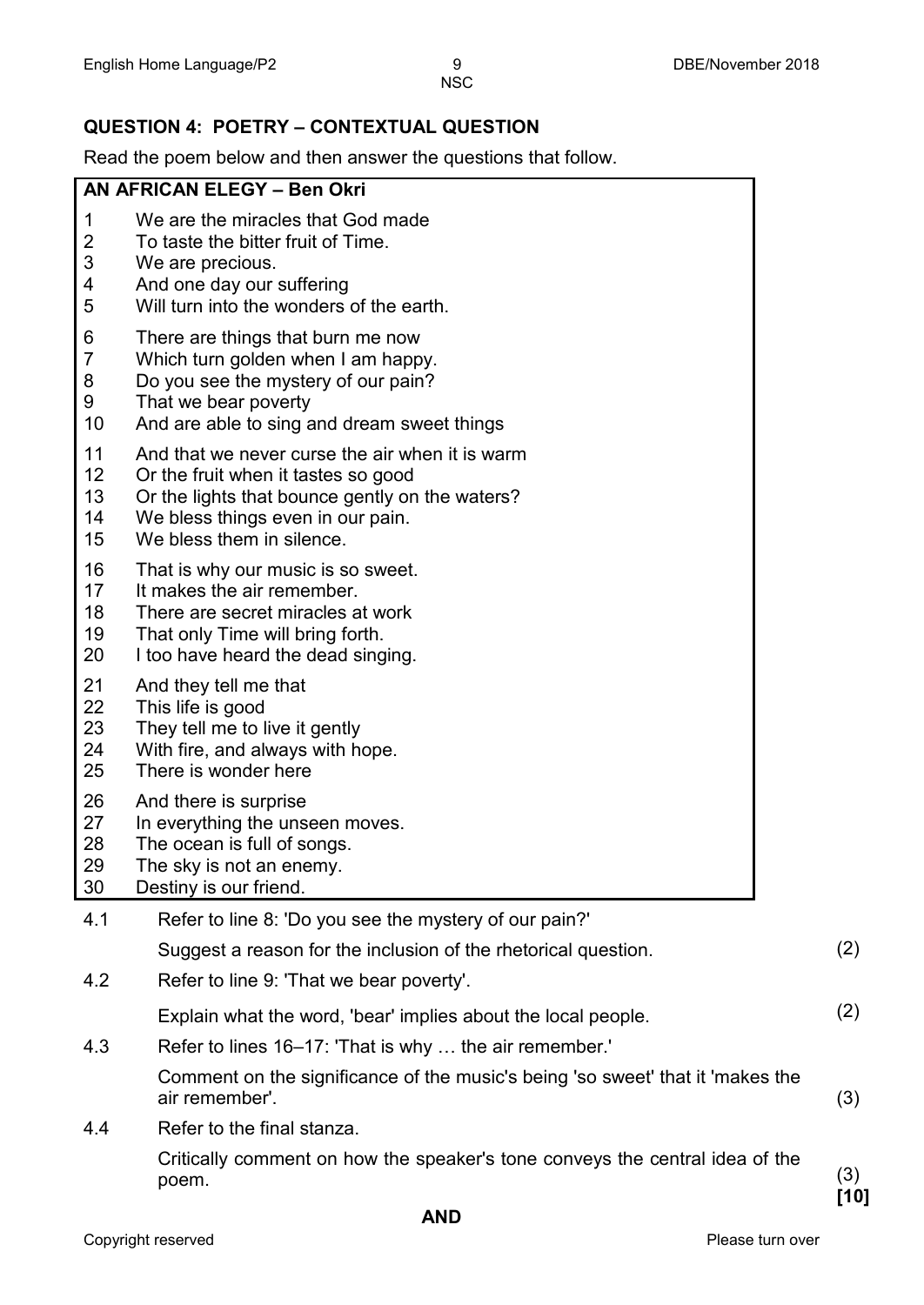#### **UNSEEN POETRY (COMPULSORY)**

#### **QUESTION 5: UNSEEN POETRY – CONTEXTUAL QUESTION**

Read the poem below and then answer the questions that follow.

## **AUTUMN – Douglas Ridley Beeton**

- 1 Patterns of old green-gold trees,
- 2 Patterns of aloes dipped in blood;
- 3 The khaki veld hums, a long singing
- 4 Late-noon dream. And I shall come
- 5 Up to the house and its purple shades,
- 6 And talk to my father, and he will
- 7 Tell me of the world that has been,
- 8 And I shall tell him of the world
- 9 That will come, and he will tell me
- 10 That it is wrong, wrong, and I
- 11 Shall think that he is wrong, old and wrong.
- 12 But when I emerge into the khaki veld
- 13 And feel the fine air stabbing out at me,
- 14 And the night that is sweeping up
- 15 Across the world, I shall sometimes
- 16 Think that he is right, young and right.

|     | <b>TOTAL SECTION A:</b>                                                                                 | 30          |
|-----|---------------------------------------------------------------------------------------------------------|-------------|
| 5.4 | By referring to the poem as a whole, discuss the change in the speaker's<br>attitude toward his father. | (3)<br>[10] |
|     |                                                                                                         |             |
|     | Comment on the effectiveness of the image in this line.                                                 | (3)         |
| 5.3 | Refer to line 13: 'And feel the fine air stabbing out at me'.                                           |             |
|     | Explain how these lines convey the mood of the first stanza.                                            | (2)         |
| 5.2 | Refer to lines 3-4: 'The khaki veld hums, a long singing/Late-noon dream.'                              |             |
| 5.1 | How does the description of the landscape in the first stanza support the title<br>of the poem?         | (2)         |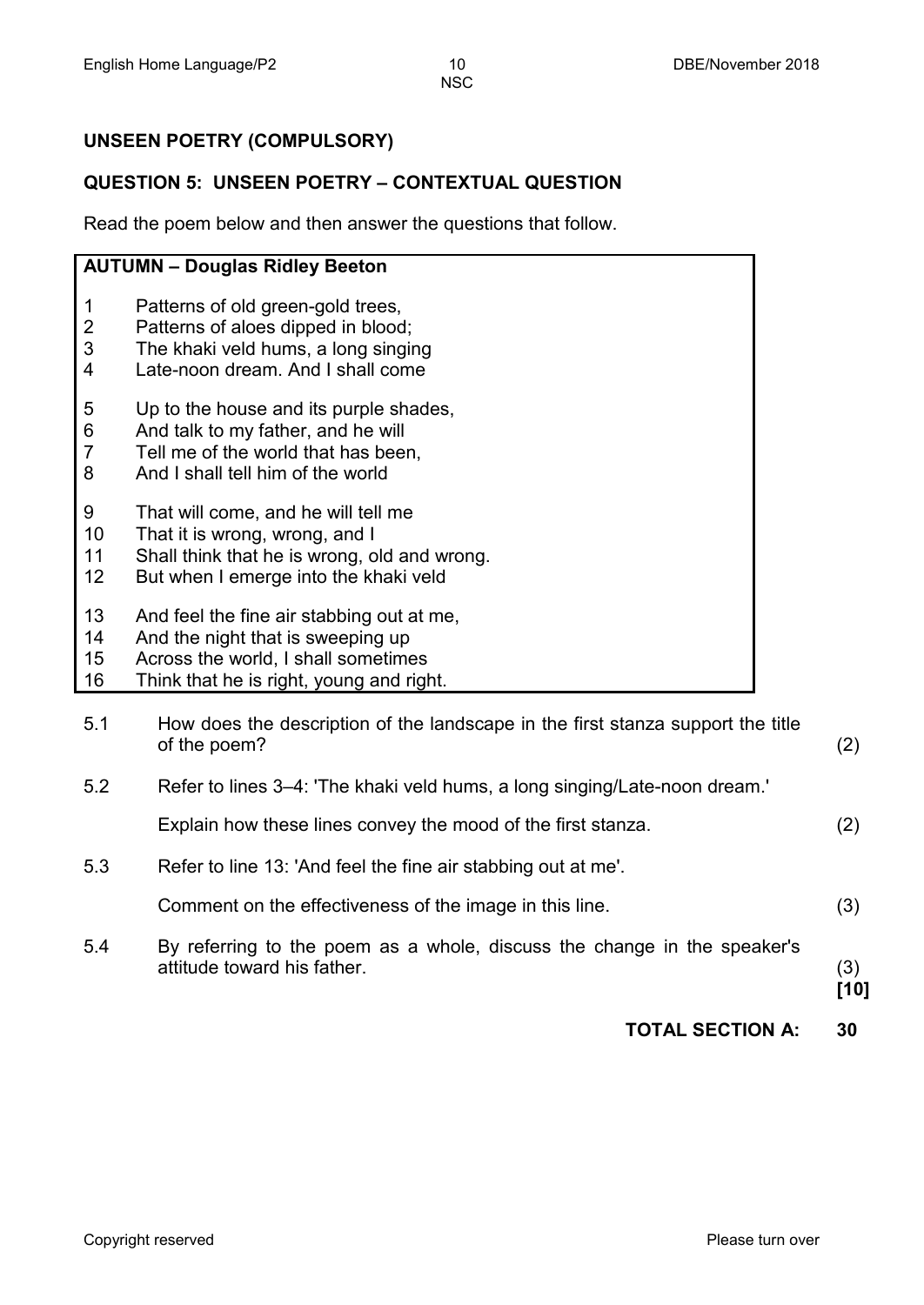#### **SECTION B: NOVEL**

Answer ONLY on the novel you have studied.

#### *THE PICTURE OF DORIAN GRAY* **– Oscar Wilde**

Answer EITHER QUESTION 6 (essay question) OR QUESTION 7 (contextual question).

#### **QUESTION 6:** *THE PICTURE OF DORIAN GRAY* **– ESSAY QUESTION**

In *The Picture of Dorian Gray*, the inability to distinguish between art and reality has tragic consequences.

Critically assess the validity of the above statement.

Your response should take the form of a well-constructed essay of 400–450 words (2–2½ pages). **[25]**

#### **QUESTION 7:** *THE PICTURE OF DORIAN GRAY* **– CONTEXTUAL QUESTION**

Read the extracts below and then answer the questions that follow.

#### **EXTRACT A**

'Good God, Dorian, what a lesson! What an awful lesson!' There was no answer, but he could hear the young man sobbing at the window. 'Pray, Dorian, pray,' he murmured. 'What is it that one was taught to say in one's boyhood? "Lead us not into temptation. Forgive us our sins. Wash away our iniquities." Let us say that together. The prayer of your pride has been answered. The prayer of your repentance will be answered also. I worshipped you too much. We are both punished.' 5

Dorian Gray turned slowly around, and looked at him with tear-dimmed eyes. 'It is too late, Basil,' he faltered.

'It is never too late, Dorian. Let us kneel down and try if we cannot remember a prayer. Isn't there a verse somewhere, "Though your sins be as scarlet, yet I will make them as white as snow?" ' 10

'Those words mean nothing to me now.'

'Hush! Don't say that. You have done enough evil in your life. My God! Don't you see that accursed thing leering at us?'

Dorian Gray glanced at the picture, and suddenly an uncontrollable feeling of hatred for Basil Hallward came over him, as though it had been suggested to him by the image on the canvas. 15

[Chapter 13]

7.1 Place this extract in context. (3)

7.2 Refer to line 5: 'The prayer of your pride has been answered.'

Explain the meaning of Basil's statement in context. (3)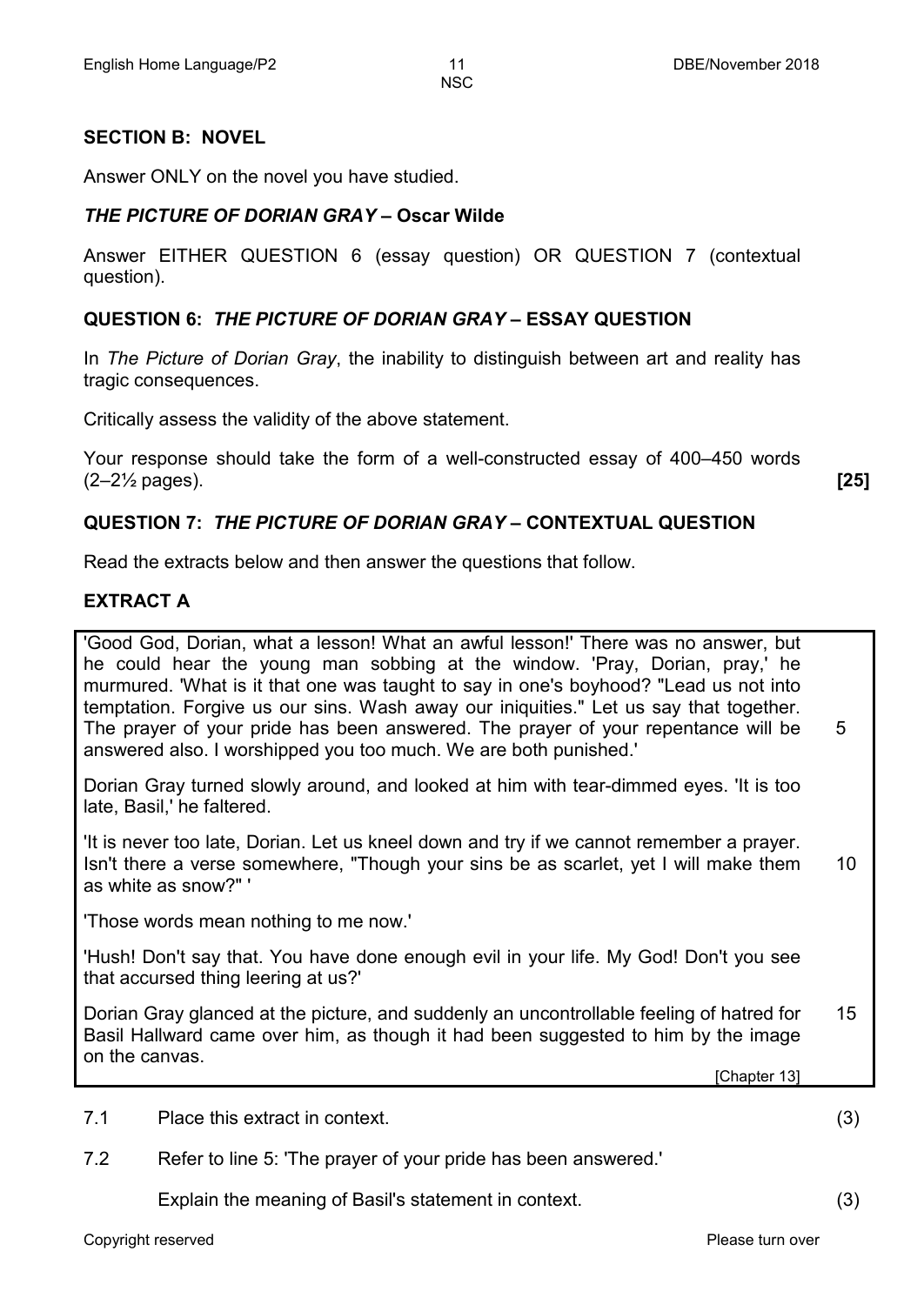- 7.3 Refer to lines 2–4: 'Pray, Dorian, pray … not into temptation.' Using these lines as a starting point, discuss how they reflect the differences between Basil Hallward's and Lord Henry's attitude toward life. (3)
- 7.4 Refer to lines 7–8: 'It is too late, Basil'.

Comment on Dorian's assertion that it is 'too late' for him to repent. (3)

7.5 Refer to lines 15–16: 'suddenly an uncontrollable feeling of hatred for Basil Hallward came over him'.

In your view, is Dorian's 'hatred for Basil' justified? Motivate your response. (3)

#### **AND**

#### **EXTRACT B**

It was a lovely night, so warm that he threw his coat over his arm, and did not even put his silk scarf round his throat. As he strolled home, smoking his cigarette, two young men in evening dress passed him. He heard one of them whisper to the other, 'That is Dorian Gray.' He remembered how pleased he used to be when he was pointed out, or stared at, or talked about. He was tired of hearing his own name now. Half the charm of the little village where he had been so often lately was that no one knew who he was. He had often told the girl whom he had lured to love him that he was poor, and she had believed him. He had told her once that he was wicked, and she had laughed at him, and answered that wicked people were always very old and very ugly. What a laugh she had! – just like a thrush singing. And how pretty she had been in her cotton dresses and her large hats! She knew nothing, but she had everything that he had lost. 5 10

...

[He] began to think over some of the things that Lord Henry had said to him.

Was it really true that one could never change? He felt a wild longing for the unstained purity of his boyhood – his rose-white boyhood, as Lord Henry had once called it. He knew that he had tarnished himself, filled his mind with corruption, and given horror to his fancy; that he had been an evil influence to others, and had experienced a terrible joy in being so; and that, of the lives that had crossed his own, it had been the fairest and the most full of promise that he had brought to shame. But was it all irretrievable? Was there no hope for him? 15

[Chapter 20]

- 7.6 Refer to line 11: 'She knew nothing, but she had everything that he had lost.' Explain how this line reflects Dorian's mood at this point in the novel. (3)
- 7.7 Refer to lines 8–9: 'He had told … and very ugly.'

Comment on whether Hetty's assertion in these lines reflects the general attitude of people in Victorian society. (3)

7.8 Refer to lines 13–19: 'Was it really … hope for him?'

Dorian's eventual ruin offers a warning about the dangers of following a hedonistic lifestyle.

Using your knowledge of the novel as a whole, discuss the extent to which you agree with the above statement. (4)

Copyright reserved **Please turn over Please turn over Please turn over Please turn over** 

**[25]**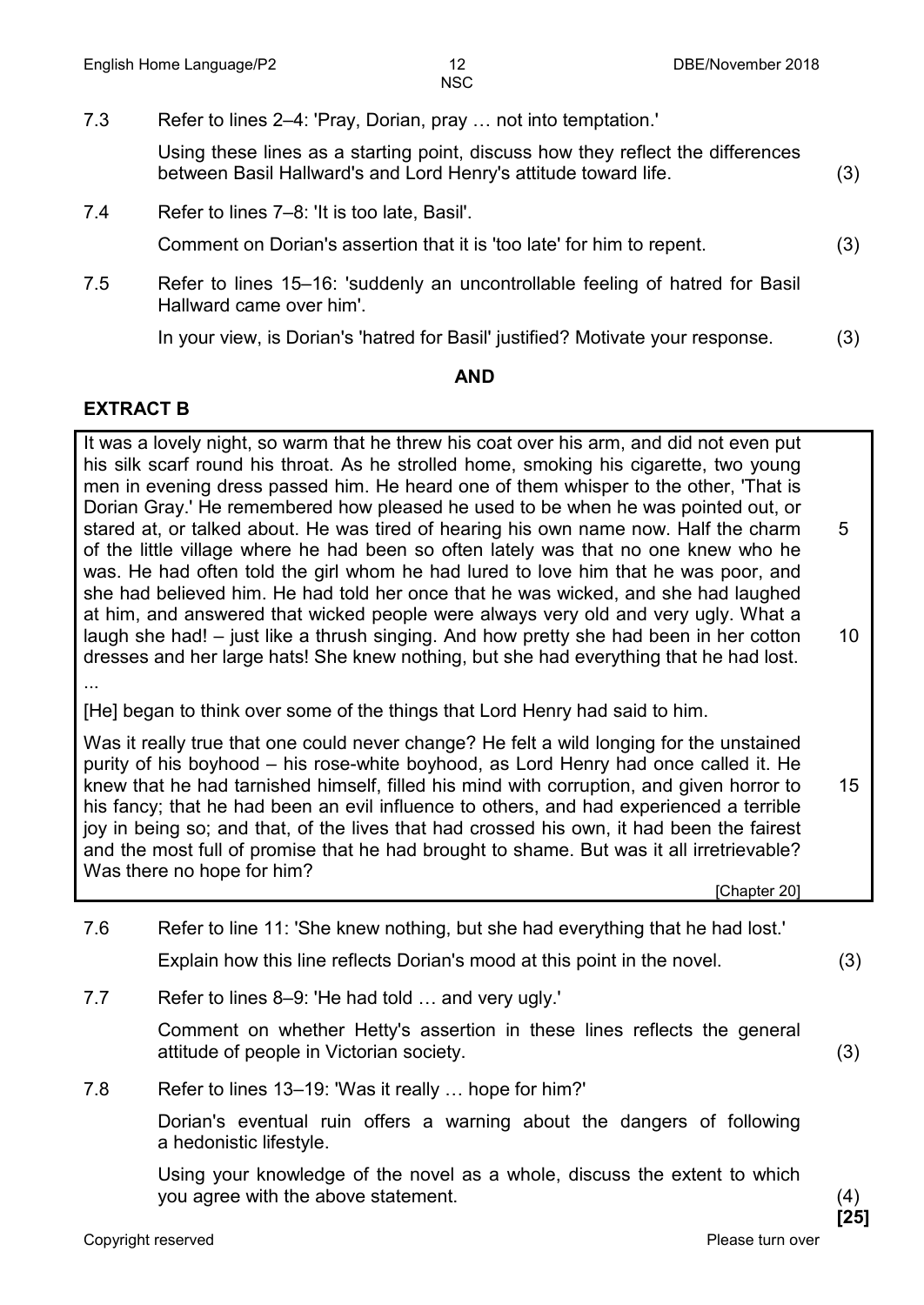#### *LIFE OF PI* **– Yann Martel**

Answer EITHER QUESTION 8 (essay question) OR QUESTION 9 (contextual question).

#### **QUESTION 8:** *LIFE OF PI* **– ESSAY QUESTION**

The novel, *Life of Pi*, suggests that, despite offering contradictory approaches to life, reason and faith can co-exist.

Critically discuss the extent to which you agree with the above statement.

Your response should take the form of a well-constructed essay of 400–450 words (2–2½ pages). **[25]**

#### **QUESTION 9:** *LIFE OF PI* **– CONTEXTUAL QUESTION**

Read the extracts below and then answer the questions that follow.

#### **EXTRACT C**

The elements allowed me to go on living. The lifeboat did not sink. Richard Parker kept out of sight. The sharks prowled but did not lunge. The waves splashed me but did not pull me off.

I watched the ship as it disappeared with much burbling and belching. Lights flickered and went out. I looked about for my family, for survivors, for another lifeboat, for anything that might bring me hope. There was nothing. Only rain, marauding waves of black ocean and the flotsam of tragedy. 5

…

I inched my way along the oar till my feet were against the bow of the boat. I had to proceed with extreme caution. My guess was that Richard Parker was on the floor of the lifeboat beneath the tarpaulin, his back to me, facing the zebra, which he had no doubt killed by now. 10

…

Of greater significance to me was the strange fact that Richard Parker had not killed it. In the normal course of things he should have killed the zebra. That's what predators do: they kill prey. In the present circumstances, where Richard Parker would be under tremendous mental strain, fear should have brought out an exceptional level of aggression. The zebra should have been properly butchered. 15

The reason behind its spared life was revealed shortly. It froze my blood – and then brought a slight measure of relief. A head appeared beyond the end of the tarpaulin. It looked at me in a direct, frightened way, ducked under, appeared again, ducked under again, appeared once more, disappeared a last time. It was the bear-like, balding-looking head of a spotted hyena.

[Chapter 41]

9.1 Refer to lines 1–2: 'Richard Parker kept out of sight.'

Explain Richard Parker's presence on the lifeboat. (3)

20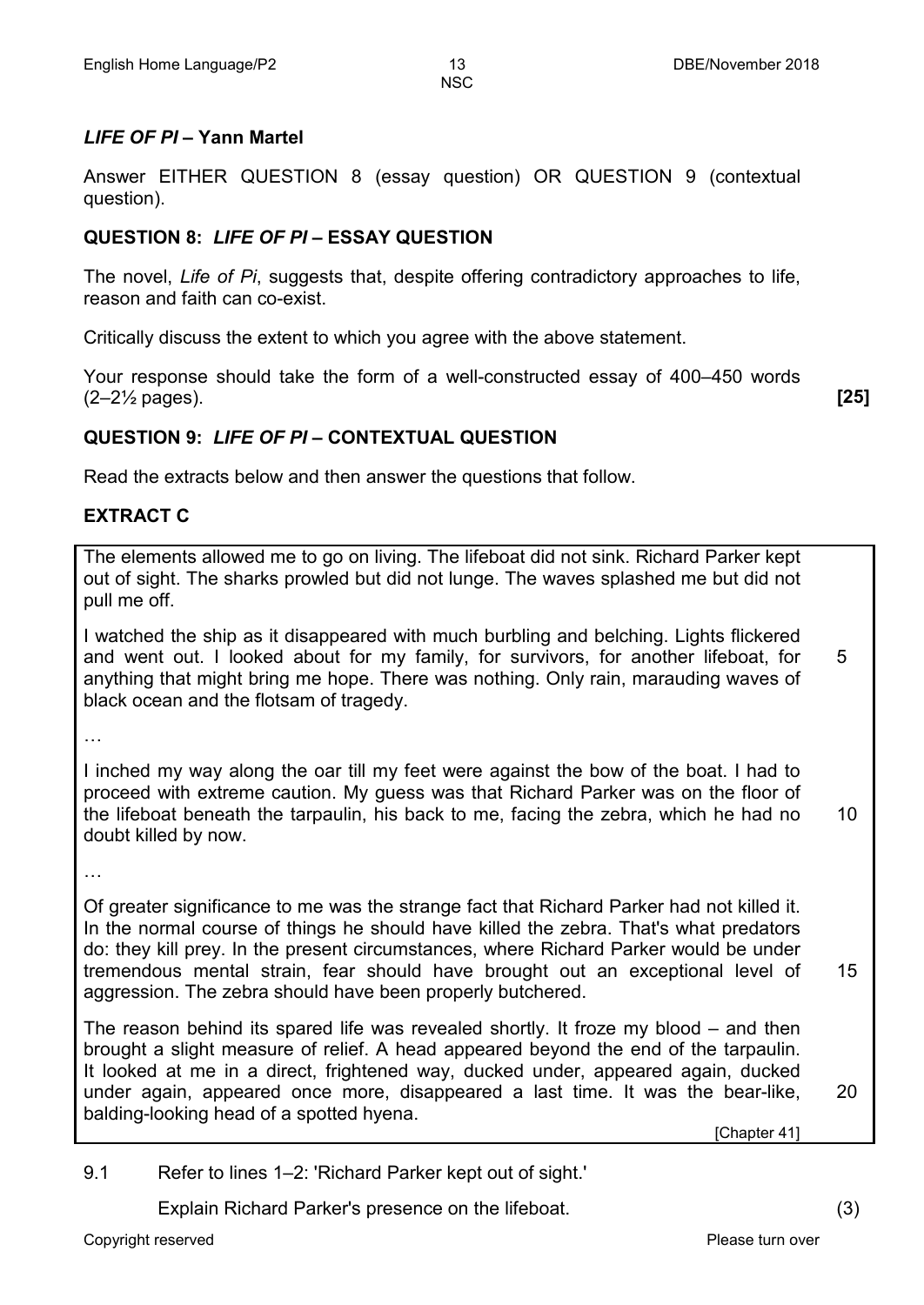9.2 Refer to lines 4–7: 'I watched the ship … flotsam of tragedy.'

Copyright reserved **Please turn over the Copyright reserved** Please turn over What do these lines suggest about Pi's state of mind as the ship sinks? (3) 9.3 Refer to lines 20–21: 'It was the … a spotted hyena.' Comment on the significance of the hyena in the context of the novel as a whole.  $(3)$ 9.4 In the light of the novel as a whole, critically discuss how Pi's knowledge of animals ensures his survival on the lifeboat. (3) **AND EXTRACT D** The smell of vegetation was extraordinarily strong. As for the greenness, it was so fresh and soothing that strength and comfort seemed to be physically pouring into my system through my eyes. … I heard a growl. I turned. Richard Parker was observing me from the lifeboat. He was looking at the island, too. He seemed to want to come ashore but was afraid. Finally, after much snarling and pacing, he leapt from the boat. I brought the orange whistle to my mouth. But he didn't have aggression on his mind. Simple balance was enough of a challenge; he was as wobbly on his feet as I was. When he advanced, he crawled close to the ground and with trembling limbs, like a newborn cub. Giving me a wide berth, he made for the ridge and disappeared into the interior of the island. I passed the day eating, resting, attempting to stand and, in a general way, bathing in bliss. I felt nauseous when I exerted myself too much. And I kept feeling that the ground was shifting beneath me and that I was going to fall over, even when I was sitting still. … [Richard Parker] killed beyond his need. He killed meerkats that he did not eat. In animals, the urge to kill is separate from the urge to eat. To go for so long without prey and suddenly to have so many – his pent-up hunting instinct was lashing out with a vengeance. [Chapter 92] 5 10 15 9.5 Place the extract in context. (3) 9.6 Refer to lines 9–10: 'Giving me a … of the island.' Based on your knowledge of the novel as a whole, discuss the implication of Richard Parker's behaviour in these lines. (3) 9.7 Refer to lines 16–17: 'To go for … have so many'. Comment on the extent to which these lines foreshadow the effect that Pi's ordeal will have on his life. (3) 9.8 Refer to lines 11–12: 'I passed the ... bathing in bliss.' Do you agree that the island represents the contrast between reality and illusion? Justify your response, using this extract as a starting point. (4) **[25] TOTAL SECTION B: 25**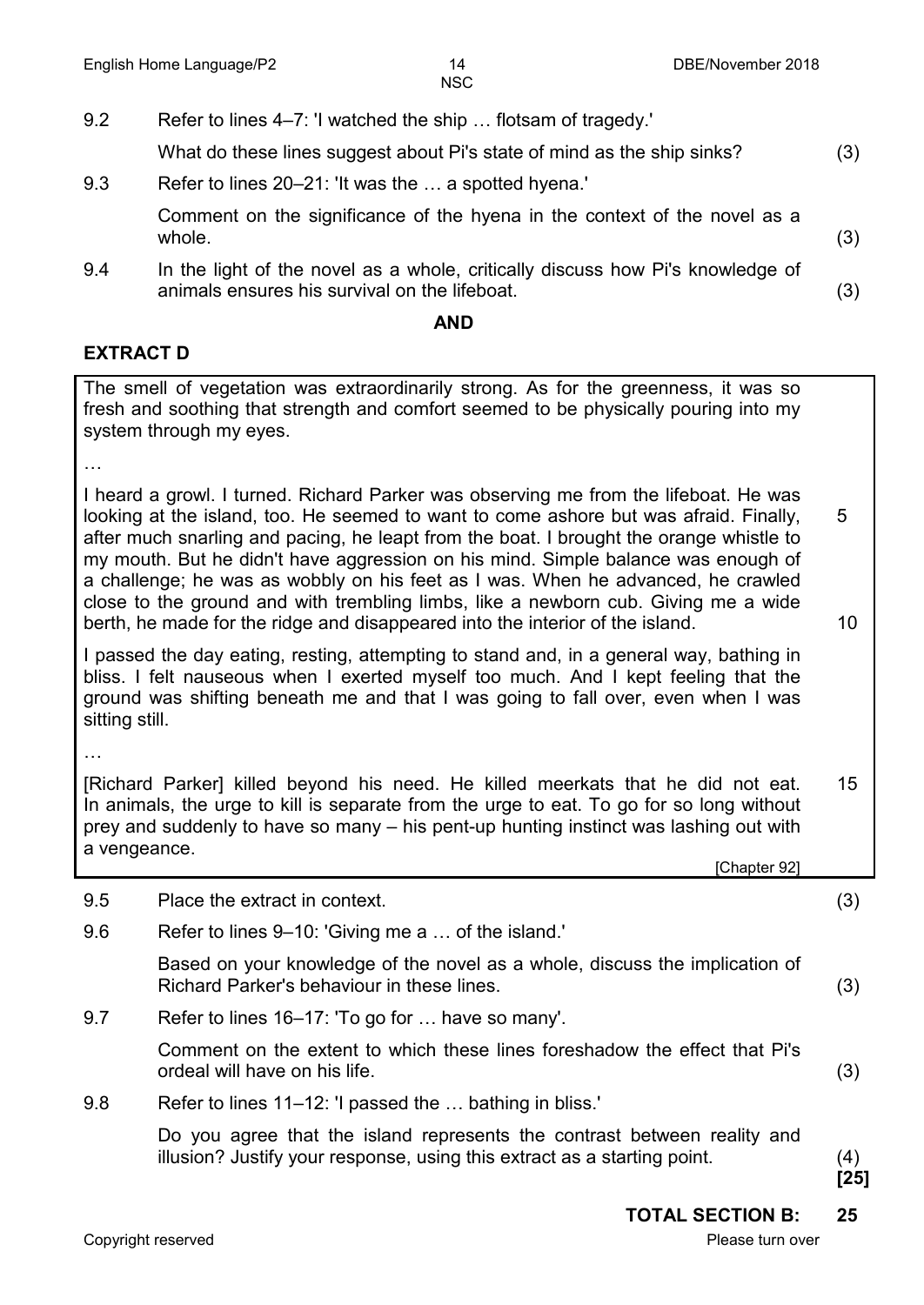#### **SECTION C: DRAMA**

Answer ONLY on the play you have studied.

#### *HAMLET* **– William Shakespeare**

Answer EITHER QUESTION 10 (essay question) OR QUESTION 11 (contextual question).

#### **QUESTION 10:** *HAMLET* **– ESSAY QUESTION**

Gertrude and Ophelia's passivity makes them vulnerable to exploitation and manipulation.

Critically discuss the extent to which you agree with the above statement.

Your response should take the form of a well-constructed essay of 400–450 words (2–2½ pages). **[25]**

#### **QUESTION 11:** *HAMLET* **– CONTEXTUAL QUESTION**

Read the extracts below and then answer the questions that follow.

#### **EXTRACT E**

| <b>GUILDENSTERN</b>                            |    |
|------------------------------------------------|----|
| But we both obey,                              |    |
| And here give up ourselves in the full bent,   |    |
| To lay our service freely at your feet         |    |
| To be commanded.                               |    |
| <b>CLAUDIUS</b>                                |    |
| Thanks Rosencrantz, and gentle Guildenstern.   | 5  |
| <b>GERTRUDE</b>                                |    |
| Thanks Guildenstern, and gentle Rosencrantz,   |    |
| And I beseech you instantly to visit           |    |
| My too much changéd son. Go some of you        |    |
| And bring these gentlemen where Hamlet is.     |    |
| <b>GUILDENSTERN</b>                            |    |
| Heavens make our presence and our practices    | 10 |
| Pleasant and helpful to him!                   |    |
| <b>GERTRUDE</b>                                |    |
| Ay, amen!                                      |    |
| Rosencrantz and Guildenstern off               |    |
| Enter Polonius. He speaks apart with the king. |    |
| <b>POLONIUS</b>                                |    |
| The ambassadors from Norway, my good lord,     | 15 |
| Are joyfully returned.                         |    |
| <b>CLAUDIUS</b>                                |    |
| Thou still hast been the father of good news.  |    |
| <b>POLONIUS</b>                                |    |
| Have I, my lord? Assure you, my good liege,    |    |
| I hold my duty as I hold my soul,              |    |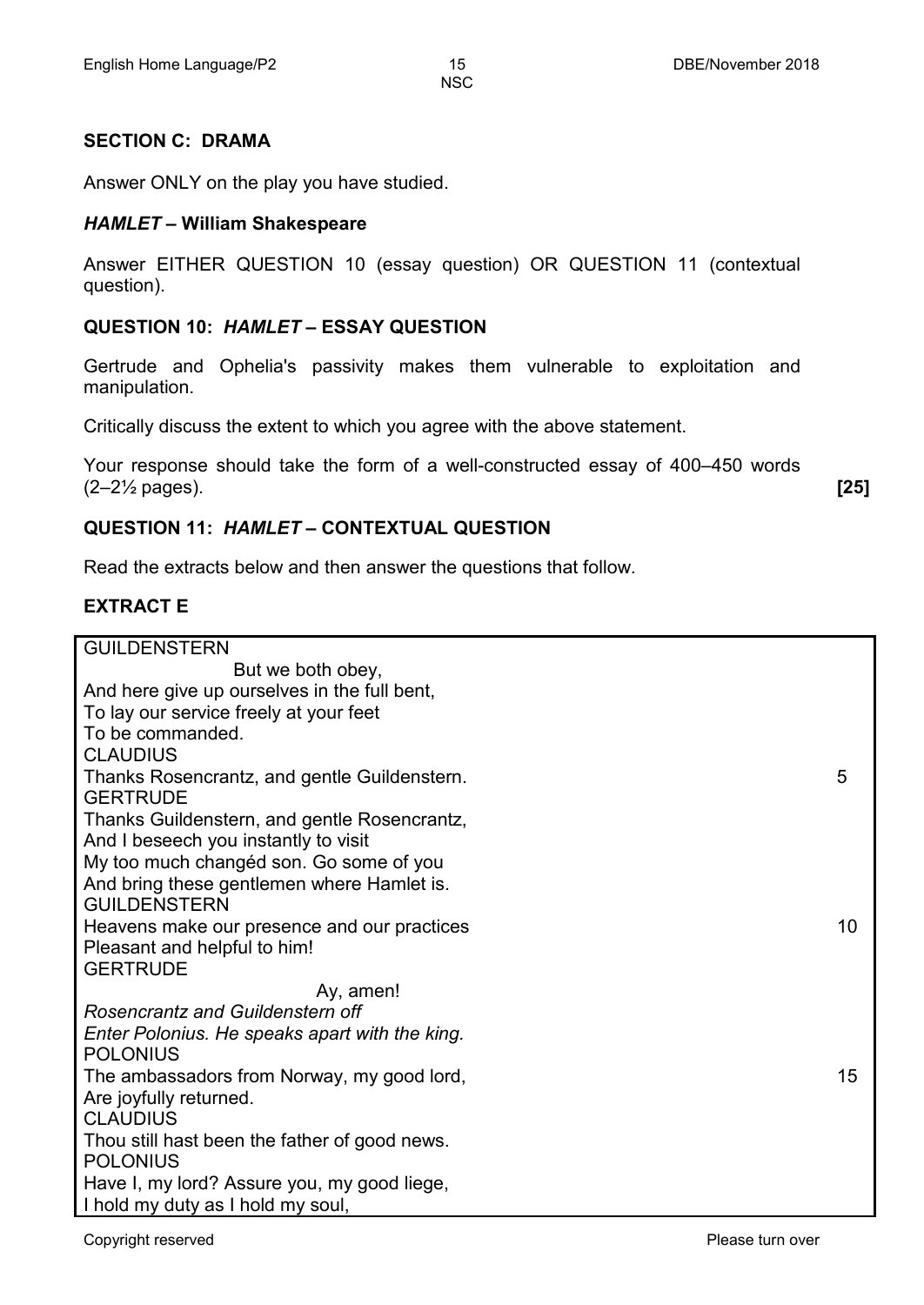|                                    | Both to my God and to my gracious king,<br>And I do think, or else this brain of mine<br>Hunts not the trail of policy so sure<br>As it hath used to do, that I have found<br>The very cause of Hamlet's lunacy. | 20  |
|------------------------------------|------------------------------------------------------------------------------------------------------------------------------------------------------------------------------------------------------------------|-----|
| <b>CLAUDIUS</b><br><b>POLONIUS</b> | O speak of that! That do I long to hear.                                                                                                                                                                         | 25  |
| <b>CLAUDIUS</b>                    | Give first admittance to th'ambassadors.<br>My news shall be the fruit to that great feast.                                                                                                                      |     |
| Polonius off                       | Thyself do grace to them, and bring them in.                                                                                                                                                                     |     |
|                                    | He tells me, my dear Gertrude, he hath found<br>The head and source of all your son's distemper.                                                                                                                 | 30  |
|                                    |                                                                                                                                                                                                                  |     |
| <b>POLONIUS</b>                    | [Re-enter Polonius]<br>You know sometimes he walks four hours together<br>Here in the lobby.                                                                                                                     |     |
| <b>GERTRUDE</b>                    |                                                                                                                                                                                                                  |     |
| <b>POLONIUS</b>                    | So he does, indeed.                                                                                                                                                                                              | 35  |
|                                    | At such a time I'll loose my daughter to him.                                                                                                                                                                    |     |
|                                    | Be you and I behind an arras then.<br>Mark the encounter.                                                                                                                                                        |     |
| 11.1                               | [Act 2, Scene 2]<br>Refer to lines 1–4: 'But we both  To be commanded.'                                                                                                                                          |     |
|                                    | Explain what has prompted Claudius and Gertrude to send for Rosencrantz<br>and Guildenstern.                                                                                                                     | (3) |
| 11.2                               | Refer to line 8: 'My too much changed son.'                                                                                                                                                                      |     |
|                                    | Account for the change that has come upon Hamlet.                                                                                                                                                                | (3) |
| 11.3                               | Refer to lines 18–20: 'Assure you,  my gracious king'.                                                                                                                                                           |     |
|                                    | Discuss how this statement is typical of Polonius's character.                                                                                                                                                   | (3) |
| 11.4                               | Refer to line 36: 'At such a time I'll loose my daughter to him.'                                                                                                                                                |     |
|                                    | Based on your knowledge of the play as a whole, comment on the role<br>Ophelia plays in influencing Hamlet's attitude toward women.                                                                              | (3) |

Comment on the irony of Guildenstern's words in the above lines. (3)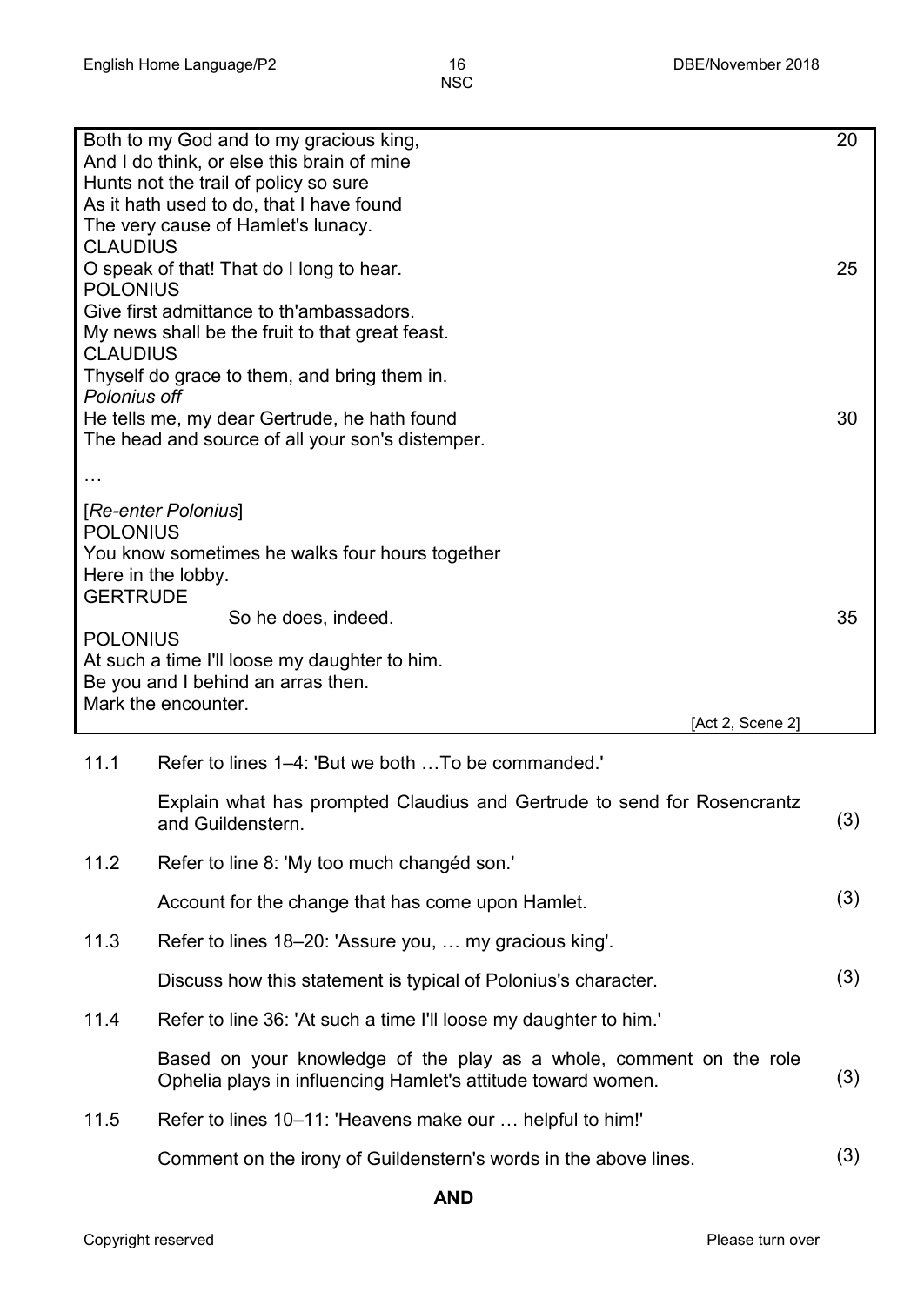#### **EXTRACT F**

| <b>CLAUDIUS</b>                                                      |                  |    |
|----------------------------------------------------------------------|------------------|----|
| O, my offence is rank, it smells to heaven;                          |                  |    |
| It hath the primal eldest curse upon't,                              |                  |    |
| A brother's murder! Pray can I not,                                  |                  |    |
| Though inclination be as sharp as will.                              |                  |    |
| My stronger guilt defeats my strong intent.                          |                  | 5  |
|                                                                      |                  |    |
| Enter Hamlet and pauses, seeing the King                             |                  |    |
| <b>HAMLET</b>                                                        |                  |    |
| (Approaches the entry to the lobby) Now might I do it pat, now he is |                  |    |
| $a$ -praying $-$                                                     |                  |    |
| And now I'll do't (He draws his sword) and so he goes to heaven,     |                  |    |
| And so am I revenged. That would be scanned.                         |                  | 10 |
| A villain kills my father, and for that                              |                  |    |
| I his sole son do this same villain send                             |                  |    |
| To heaven.                                                           |                  |    |
| Why, this is bait and salary, not revenge.                           |                  |    |
| He took my father grossly, full of bread,                            |                  | 15 |
| With all his crimes broad blown, as flush as May,                    |                  |    |
| And how his audit stands who knows save heaven?                      |                  |    |
| But in our circumstance and course of thought,                       |                  |    |
| 'Tis heavy with him. And am I then revenged                          |                  |    |
| To take him in the purging of his soul,                              |                  | 20 |
| When he is fit and seasoned for his passage?                         |                  |    |
| No.                                                                  |                  |    |
| He sheathes his sword                                                |                  |    |
| Up, sword, and know thou a more horrid hent,                         |                  |    |
| When he is drunk asleep, or in his rage,                             |                  | 25 |
| Or in th'incestuous pleasure of his bed,                             |                  |    |
| At game, a-swearing, or about some act                               |                  |    |
| That has no relish of salvation in't,                                |                  |    |
| Then trip him that his heels may kick at heaven,                     |                  |    |
| And that his soul may be as damned and black                         |                  | 30 |
| As hell whereto it goes. My mother stays.                            |                  |    |
| This physic but prolongs thy sickly days.                            |                  |    |
| Off                                                                  |                  |    |
| <b>CLAUDIUS</b>                                                      |                  |    |
| (Rises) My words fly up, my thoughts remain below.                   |                  |    |
| Words without thoughts never to heaven go.                           |                  | 35 |
|                                                                      | [Act 3, Scene 3] |    |

11.6 Refer to line 3: 'Pray can I not'.

Account for Claudius's inability to pray for forgiveness. (3)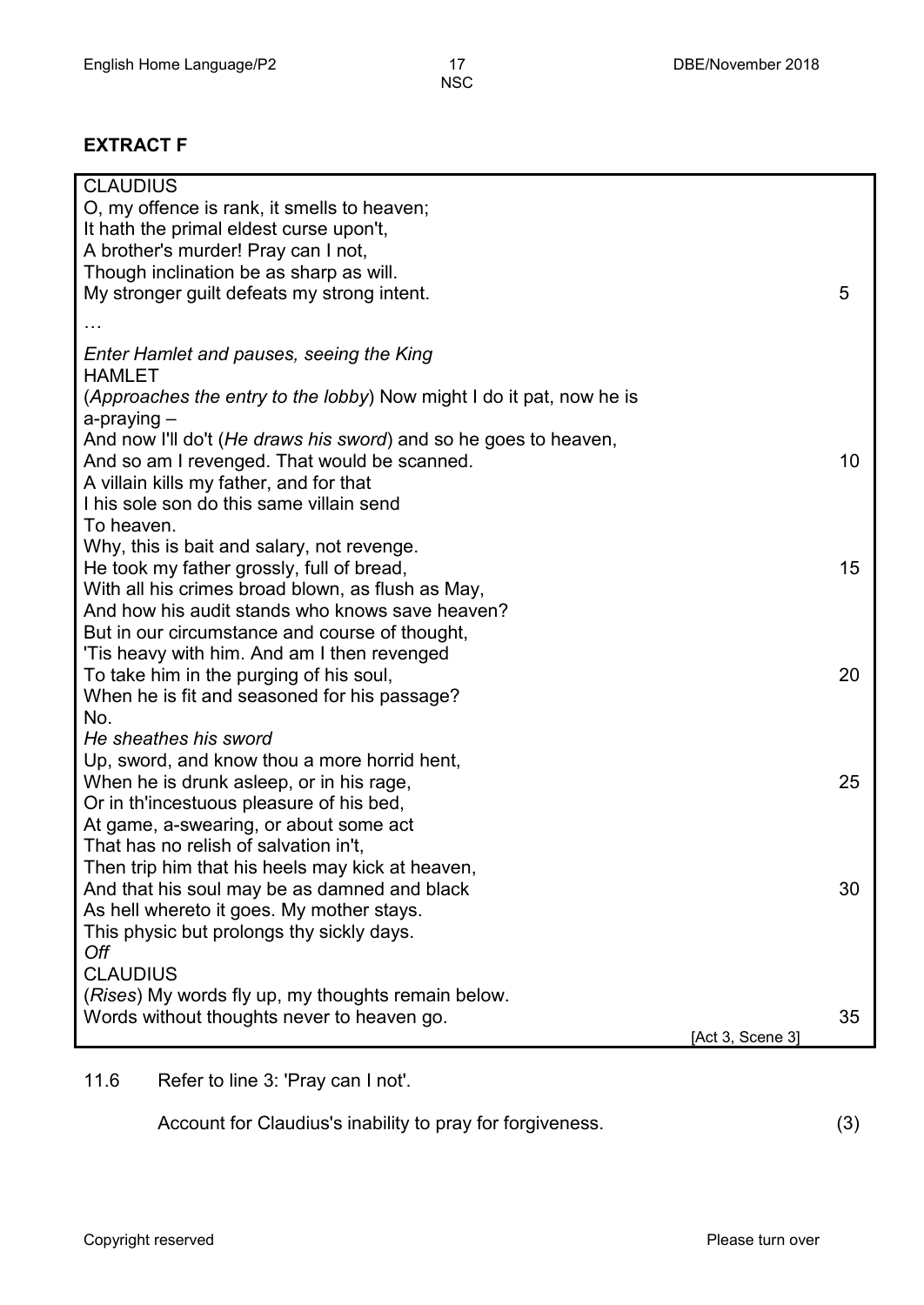11.7 Refer to Hamlet's words and the stage directions in lines 7–9: '(*Approaches the entry* … *draws his sword*)'.

> If you were the director of a production of *Hamlet*, how would you instruct the actor to deliver these lines? Pay specific attention to body language and tone. Motivate your instructions. (3)

11.8 Hamlet's hesitation in taking revenge is a sign of cowardice.

Critically comment on the extent to which you agree with this statement. (4)

**[25]**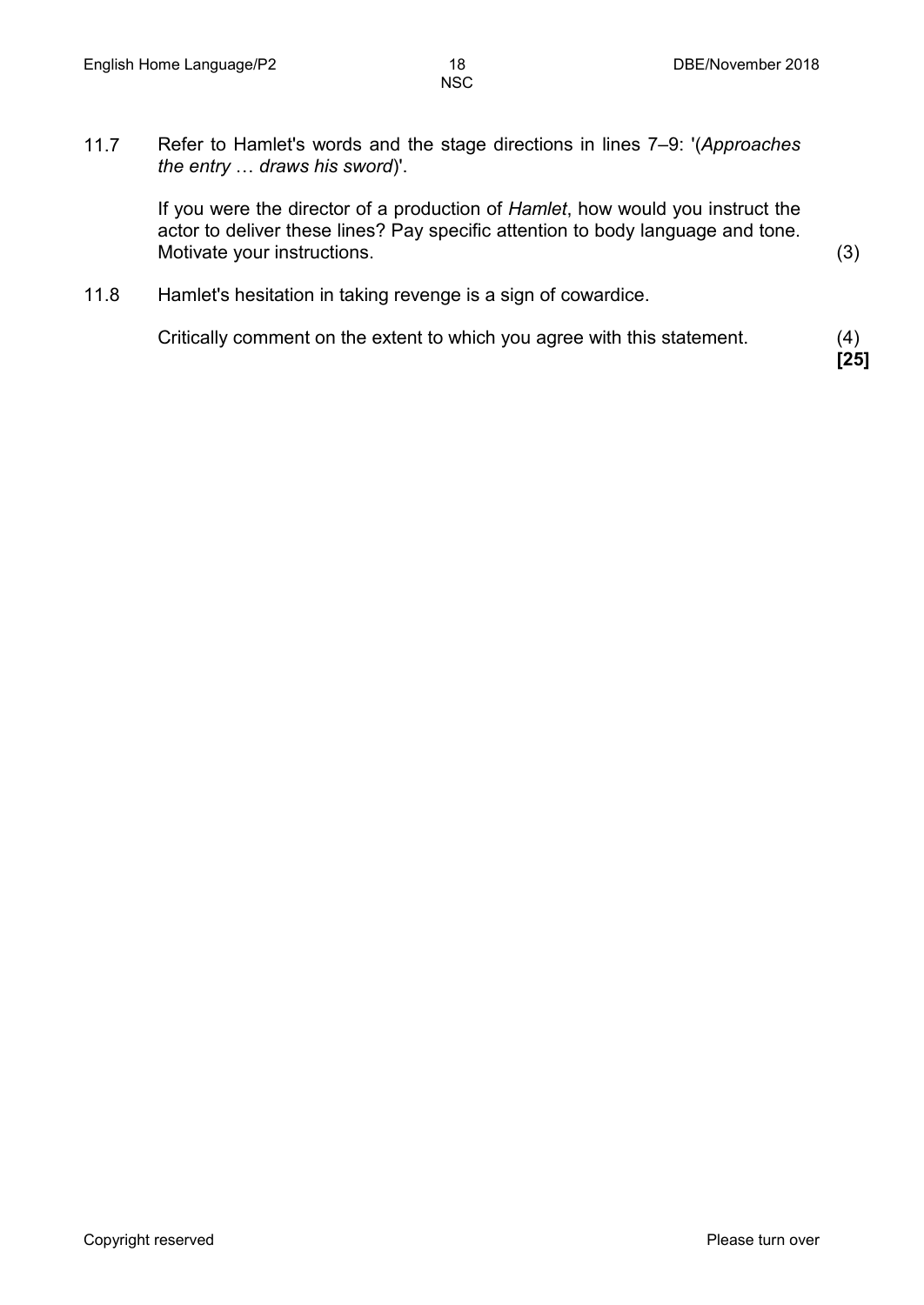#### *OTHELLO* **– William Shakespeare**

Answer EITHER QUESTION 12 (essay question) OR QUESTION 13 (contextual question).

#### **QUESTION 12:** *OTHELLO* **– ESSAY QUESTION**

Desdemona and Emilia contradict the idea that Venetian women are submissive and immoral.

Critically discuss the extent to which you agree with the above statement.

Your response should take the form of a well-constructed essay of 400–450 words (2–2½ pages). **[25]**

#### **QUESTION 13:** *OTHELLO* **– CONTEXTUAL QUESTION**

Read the extracts below and then answer the questions that follow.

#### **EXTRACT G**

| <b>DUKE</b>                                         |    |
|-----------------------------------------------------|----|
| I think this tale would win my daughter too         |    |
| Good Brabantio,                                     |    |
| Take up this mangled matter at the best.            |    |
| Men do their broken weapons rather use              |    |
| Than their bare hands.                              | 5  |
| <b>BRABANTIO</b>                                    |    |
| I pray you hear her speak.                          |    |
| If she confess that she was half the wooer,         |    |
| Destruction light on me if my bad blame             |    |
| Light on the man! Come hither, gentle mistress.     |    |
| Do you perceive in all this company                 | 10 |
| Where most you owe obedience?                       |    |
| <b>DESDEMONA</b>                                    |    |
| My noble father,                                    |    |
| I do perceive here a divided duty.                  |    |
| To you I am bound for life and education.           |    |
| My life and education both do learn me              | 15 |
| How to respect you. You are lord of all my duty;    |    |
| I am hitherto your daughter. But here's my husband, |    |
| And so much duty as my mother showed                |    |
| To you, preferring you before her father,           |    |
| So much I challenge that I may profess              | 20 |
| Due to the Moor, my lord.                           |    |
| <b>BRABANTIO</b>                                    |    |
| God bu'y! I ha' done.                               |    |
| Please it your Grace, on to the state affairs.      |    |
| I had rather to adopt a child than get it.          |    |
| Come hither, Moor.                                  | 25 |
| I here do give thee that with all my heart          |    |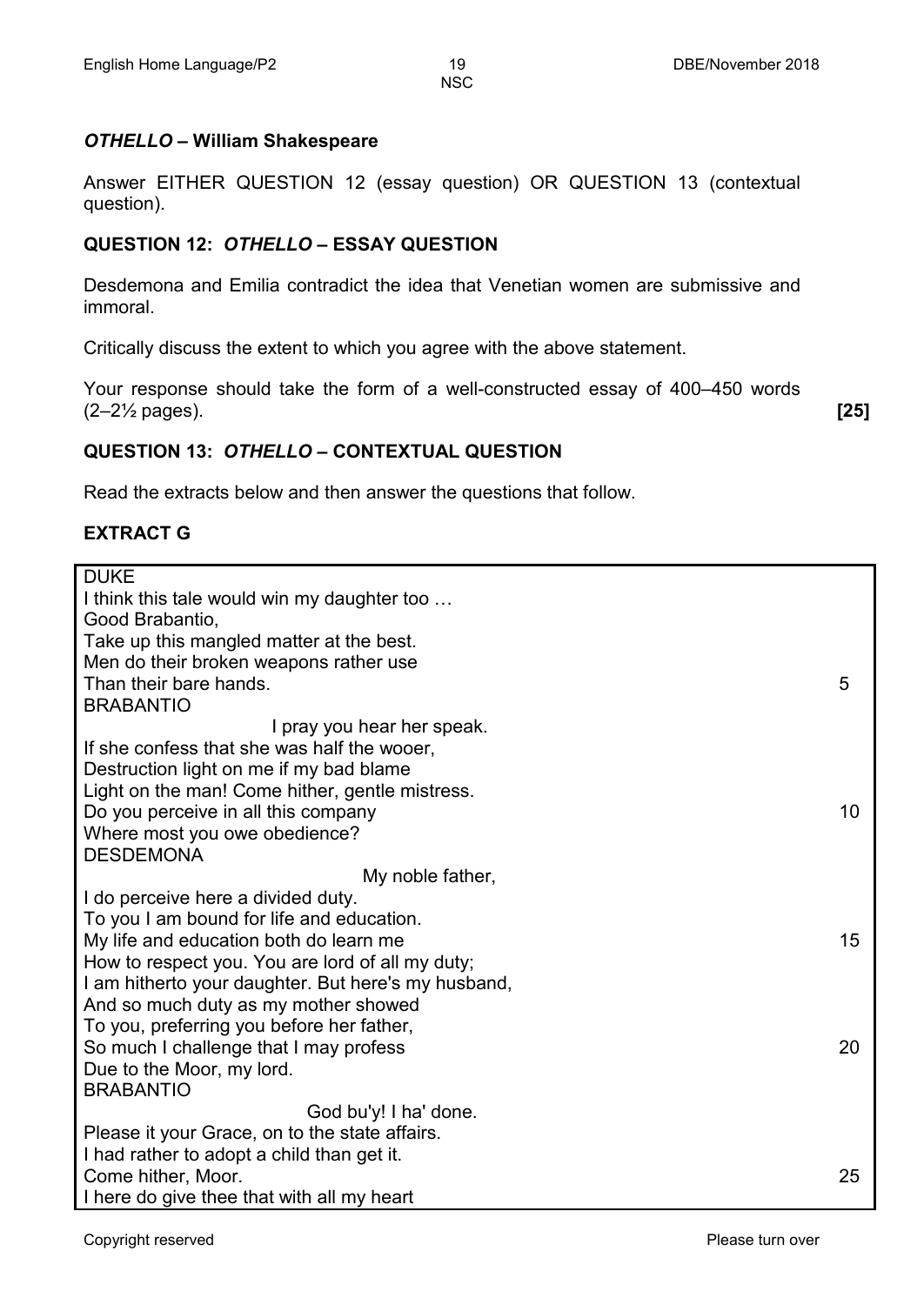|             | Which, but thou hast already, with all my heart<br>I would keep from thee. For your sake, jewel,<br>I am glad at soul I have no other child,<br>For thy escape would teach me tyranny<br>To hang clogs on them. I have done, my lord.                                                                                                                                                                                                     | 30  |
|-------------|-------------------------------------------------------------------------------------------------------------------------------------------------------------------------------------------------------------------------------------------------------------------------------------------------------------------------------------------------------------------------------------------------------------------------------------------|-----|
|             |                                                                                                                                                                                                                                                                                                                                                                                                                                           |     |
| <b>DUKE</b> | The Turk with a most mighty preparation makes for Cyprus. Othello,<br>the fortitude of the place is best known to you; and though we have<br>there a substitute of most allowed sufficiency, yet opinion, a more<br>sovereign mistress of effects, throws a more safer voice on you. You<br>must therefore be content to slubber the gloss of your new fortunes<br>with this more stubborn and boisterous expedition.<br>[Act 1, Scene 3] | 35  |
| 13.1        | Account for Brabantio's approaching the Duke and the Senate on the issue of<br>Desdemona's marriage.                                                                                                                                                                                                                                                                                                                                      | (3) |
| 13.2        | Refer to lines 1–3: 'I think this  at the best.'                                                                                                                                                                                                                                                                                                                                                                                          |     |
|             | Explain what has prompted the Duke's response in these lines.                                                                                                                                                                                                                                                                                                                                                                             | (3) |
| 13.3        | Refer to lines 7–11: 'If she confess  you owe obedience?'                                                                                                                                                                                                                                                                                                                                                                                 |     |
|             | Discuss the accuracy of Brabantio's perception of Desdemona.                                                                                                                                                                                                                                                                                                                                                                              | (3) |
| 13.4        | Refer to lines 32–37: 'The Turk with  and boisterous expedition.'                                                                                                                                                                                                                                                                                                                                                                         |     |
|             | In the light of later events, comment on how Othello compromises his<br>reputation.                                                                                                                                                                                                                                                                                                                                                       | (3) |

**AND**

#### **EXTRACT H**

| <b>OTHELLO</b>                                  |    |
|-------------------------------------------------|----|
| O monstrous, monstrous!                         |    |
| <b>IAGO</b>                                     |    |
| Nay, this was but his dream.                    |    |
| <b>OTHELLO</b>                                  |    |
| But this denoted a foregone conclusion.         |    |
| <b>IAGO</b>                                     |    |
| 'Tis a shrewd doubt, though it be but a dream:  |    |
| And this may help to thicken other proofs       | 5  |
| That do demonstrate thinly.                     |    |
| <b>OTHELLO</b>                                  |    |
| I'll tear her all to pieces!                    |    |
| <b>IAGO</b>                                     |    |
| Nay, but be wise. Yet we see nothing done;      |    |
| She may be honest yet. Tell me but this.        |    |
| Have you not sometimes seen a handkerchief,     | 10 |
| Spotted with strawberries, in your wife's hand? |    |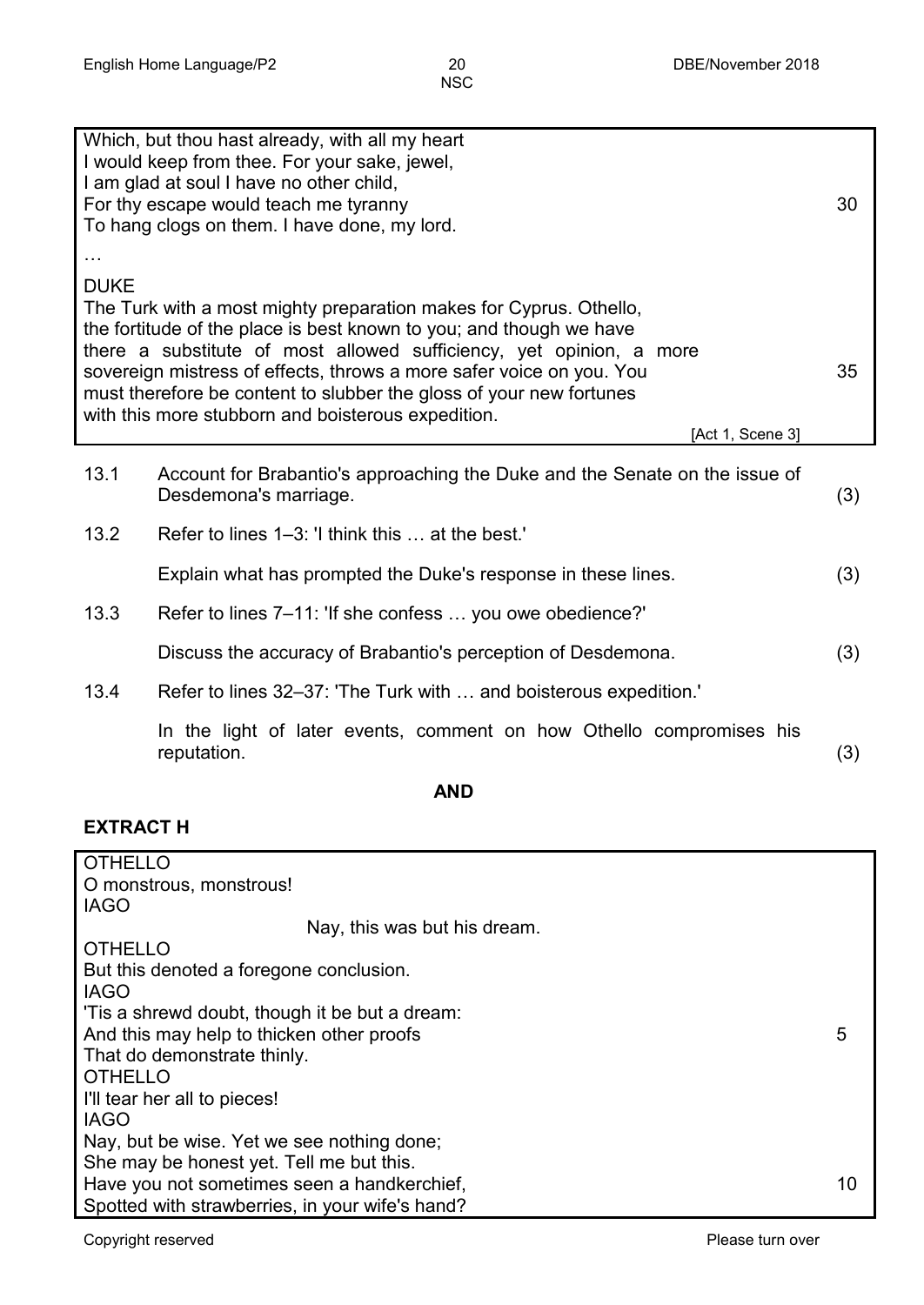| <b>OTHELLO</b>                                |                                                                                 |               |
|-----------------------------------------------|---------------------------------------------------------------------------------|---------------|
|                                               | I gave her such a one; 'twas my first gift.                                     |               |
| <b>IAGO</b>                                   | I know not that, but such a handkerchief                                        |               |
|                                               | (I am sure it was your wife's) did I today                                      |               |
|                                               | See Cassio wipe his beard with.                                                 | 15            |
| <b>OTHELLO</b>                                |                                                                                 |               |
| <b>IAGO</b>                                   | If it be that-                                                                  |               |
|                                               | If it be that, or any that was hers,                                            |               |
| It speaks against her, with the other proofs. |                                                                                 |               |
| <b>OTHELLO</b>                                |                                                                                 |               |
|                                               | O, that the slave had forty thousand lives!                                     |               |
|                                               | One is too poor, too weak for my revenge.                                       | 20            |
|                                               | Now do I see 'tis true. Look here, lago-                                        |               |
| 'Tis gone.                                    | All my fond love thus do I blow to heaven                                       |               |
|                                               | Arise, black vengeance, from thy hollow cell!                                   |               |
|                                               | Yield up, O love, thy crown and hearted throne                                  | 25            |
|                                               | To tyrannous hate! Swell, bosom, with thy fraught,                              |               |
|                                               | For 'tis of aspics' tongues!                                                    |               |
| <b>IAGO</b>                                   |                                                                                 |               |
|                                               | Pray be content.                                                                |               |
| <b>OTHELLO</b>                                | O, blood, lago, blood!                                                          |               |
| <b>IAGO</b>                                   |                                                                                 |               |
|                                               |                                                                                 |               |
|                                               | Patience, I say. Your mind perhaps may change.                                  | 30            |
|                                               | [Act 3, Scene 3]                                                                |               |
| 13.5                                          | Refer to lines 10–15: 'Have you not  his beard with.'                           |               |
|                                               |                                                                                 |               |
|                                               | Account for lago's deliberate mention of the handkerchief at this point in the  |               |
|                                               | play.                                                                           | (3)           |
| 13.6                                          | Refer to line 1: 'O monstrous, monstrous!'                                      |               |
|                                               | If you were the director of a production of Othello, how would you instruct the |               |
|                                               | actor to deliver these lines? Pay special attention to body language and tone.  |               |
|                                               | Motivate your instructions.                                                     | (3)           |
| 13.7                                          | Refer to line 30: 'Patience, I say. Your mind perhaps may change.'              |               |
|                                               | Explain the irony of lago's advice in the above line.                           | (3)           |
| 13.8                                          | lago's treachery is a sign of cowardice.                                        |               |
|                                               | Critically comment on the extent to which you agree with this statement.        | (4)<br>$[25]$ |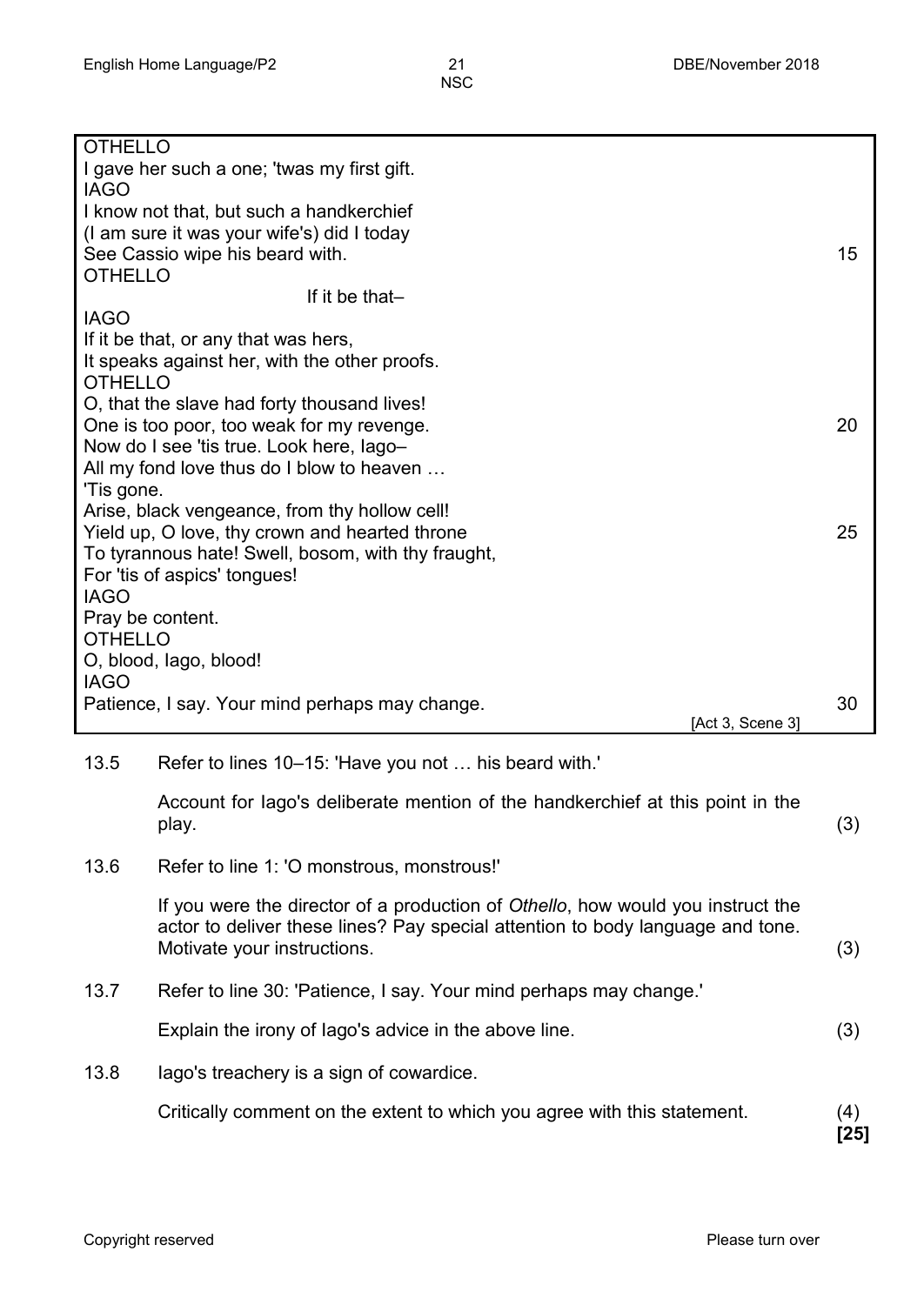#### *THE CRUCIBLE* **– Arthur Miller**

Answer EITHER QUESTION 14 (essay question) OR QUESTION 15 (contextual question).

#### **QUESTION 14:** *THE CRUCIBLE* **– ESSAY QUESTION**

The manner in which Salem views its women contributes to the tragedy that unfolds.

Critically assess the validity of this statement.

Your response should take the form of a well-constructed essay of 400–450 words (2–2½ pages). **[25]**

#### **QUESTION 15:** *THE CRUCIBLE* **– CONTEXTUAL QUESTION**

Read the extracts below and then answer the questions that follow.

#### **EXTRACT I**

| <b>TITUBA</b><br><b>PARRIS</b><br><b>TITUBA</b><br><b>PARRIS</b> | (already taking a step backward): My Betty be hearty soon?<br>Out of here!<br>(backing to the door): My Betty not goin' die<br>(scrambling to his feet in a fury): Out of my sight! (She is gone.) Out of<br>my - (He is overcome with sobs. He clamps his teeth against them and<br>closes the door and leans against it, exhausted.) Oh, my God! God<br>help me! (Quaking with fear, mumbling to himself through his sobs, he<br>goes to the bed and gently takes Betty's hand.) Betty. Child. Dear child.<br>Will you wake, will you open up your eyes! Betty, little one | 5  |
|------------------------------------------------------------------|------------------------------------------------------------------------------------------------------------------------------------------------------------------------------------------------------------------------------------------------------------------------------------------------------------------------------------------------------------------------------------------------------------------------------------------------------------------------------------------------------------------------------------------------------------------------------|----|
|                                                                  | He is bending to kneel again when his niece, ABIGAIL WILLIAMS,<br>seventeen, enters – a strikingly beautiful girl, an orphan, with an<br>endless capacity for dissembling. Now she is all worry and<br>apprehension and propriety.                                                                                                                                                                                                                                                                                                                                           | 10 |
| <b>ABIGAIL</b>                                                   | Uncle? (He looks to her.) Susanna Walcott's here from Doctor Griggs.                                                                                                                                                                                                                                                                                                                                                                                                                                                                                                         |    |
|                                                                  | $\cdots$                                                                                                                                                                                                                                                                                                                                                                                                                                                                                                                                                                     |    |
| <b>SUSANNA</b>                                                   | Aye, sir, he have been searchin' his books since he left you, sir. But he<br>bid me tell you, that you might look to unnatural things for the cause<br>of it.                                                                                                                                                                                                                                                                                                                                                                                                                | 15 |
| <b>PARRIS</b>                                                    | (his eyes going wide): No – no. There be no unnatural cause here. Tell<br>him I have sent for Reverend Hale of Beverly, and Mr Hale will surely<br>confirm that. Let him look to medicine and put out all thought of<br>unnatural causes here. There be none.                                                                                                                                                                                                                                                                                                                | 20 |
| <b>SUSANNA</b><br><b>ABIGAIL</b>                                 | Aye, sir. He bid me tell you. (She turns to go.)<br>Speak nothin' of it in the village, Susanna.                                                                                                                                                                                                                                                                                                                                                                                                                                                                             |    |
| <b>PARRIS</b><br><b>SUSANNA</b><br><b>ABIGAIL</b>                | Go directly home and speak nothing of unnatural causes.<br>Aye, sir. I pray for her. (She goes out.)<br>Uncle, the rumour of witchcraft is all about; I think you'd best go down<br>and deny it yourself. The parlour's packed with people, sir.                                                                                                                                                                                                                                                                                                                             | 25 |
|                                                                  | [Act 1]                                                                                                                                                                                                                                                                                                                                                                                                                                                                                                                                                                      |    |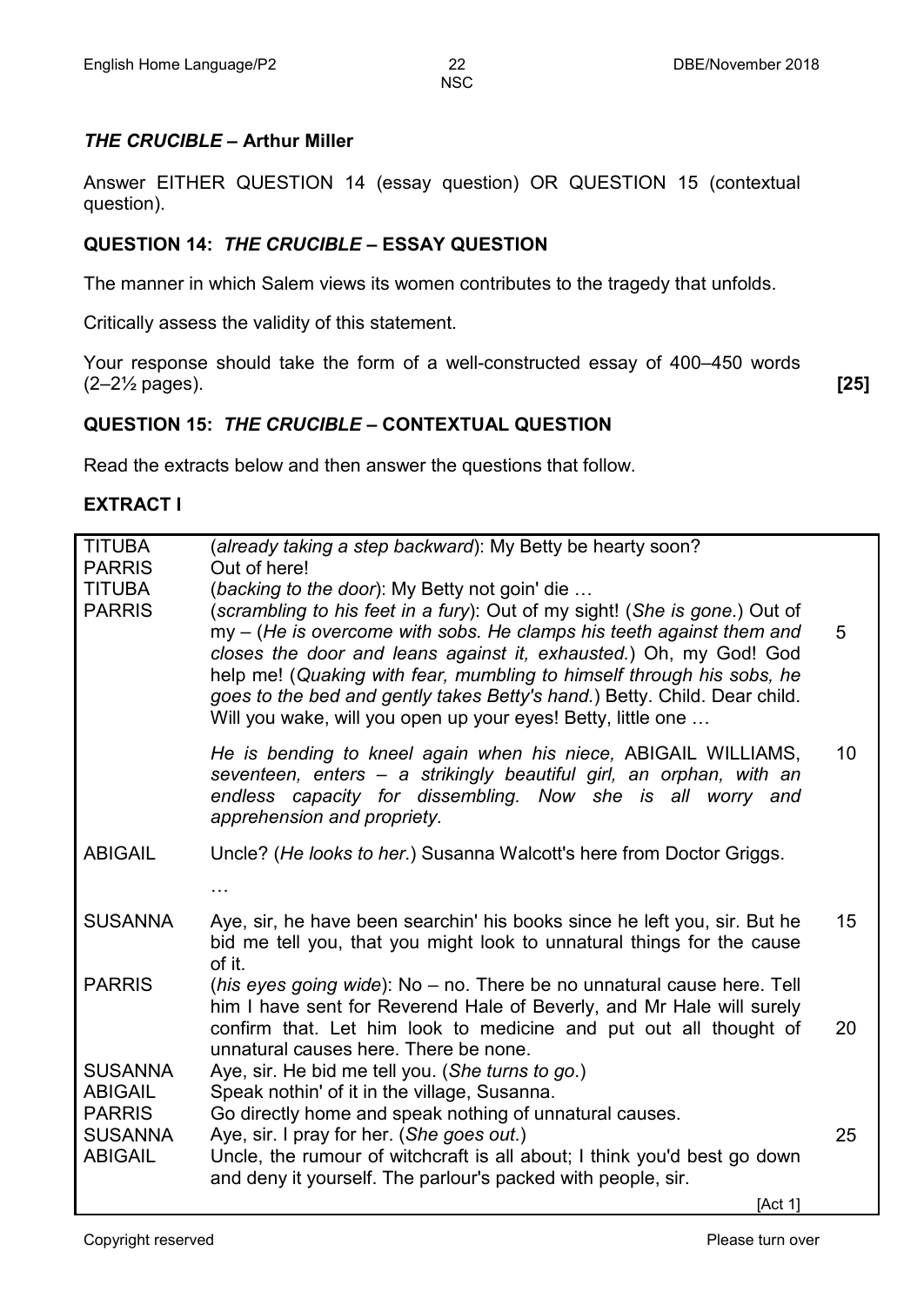15.1 Refer to the stage direction in line 1: '(*already taking a step backward)*'.

| Explain what prompts Tituba's behaviour here. |  |
|-----------------------------------------------|--|
|                                               |  |

15.2 Refer to line 18: 'There be no unnatural cause here.'

Account for Parris's contradiction of this statement when he later supports the witchcraft allegations. (3)

15.3 Refer to lines 11–12: '*with an endless capacity for dissembling*.'

Discuss the accuracy of this description of Abigail. (3)

15.4 Based on your understanding of the nature of Salem society, discuss the reasons for 'the rumour of witchcraft' (line 26) spreading so quickly. (3)

#### **AND**

#### **EXTRACT J**

| <b>DANFORTH</b> | Who is this man?                                                         |    |
|-----------------|--------------------------------------------------------------------------|----|
| <b>FRANCIS</b>  | Francis Nurse, Your Excellency.                                          |    |
| <b>HALE</b>     | His wife's Rebecca that were condemned this morning.                     |    |
| <b>DANFORTH</b> | Indeed! I am amazed to find you in such uproar. I have only good report  |    |
|                 | of your character, Mr Nurse.                                             | 5  |
| <b>HATHORNE</b> | I think they must both be arrested in contempt, sir.                     |    |
| <b>DANFORTH</b> | (to Francis): Let you write your plea, and in due time I will -          |    |
| <b>FRANCIS</b>  | Excellency, we have proof for your eyes; God forbid you shut them to it. |    |
|                 | The girls, sir, the girls are frauds.                                    |    |
| <b>DANFORTH</b> | What's that?                                                             | 10 |
| <b>FRANCIS</b>  | We have proof of it, sir. They are all deceiving you.                    |    |
|                 | DANFORTH is shocked, but studying Francis.                               |    |
| <b>HATHORNE</b> | This is contempt, sir, contempt!                                         |    |
| <b>DANFORTH</b> | Peace, Judge Hathorne. Do you know who I am, Mr Nurse?                   |    |
| <b>FRANCIS</b>  | I surely do, sir, and I think you must be a wise judge to be what you    | 15 |
|                 | are.                                                                     |    |
| <b>DANFORTH</b> | And do you know that near to four hundred are in the jails from          |    |
|                 | Marblehead to Lynn, and upon my signature?                               |    |
| <b>FRANCIS</b>  | $\mathsf{I}$                                                             |    |
| <b>DANFORTH</b> | And seventy-two condemned to hang by that signature?                     | 20 |
| <b>FRANCIS</b>  | Excellency, I never thought to say it to such a weighty judge, but you   |    |
|                 | are deceived.                                                            |    |
|                 | [Act 3]                                                                  |    |

15.5 Place this extract in context. (3)

15.6 Refer to line 10: 'What's that?'

If you were the director of a production of *The Crucible*, how would you instruct the actor to deliver these lines? Pay specific attention to body language and tone. Motivate your instructions. (3)